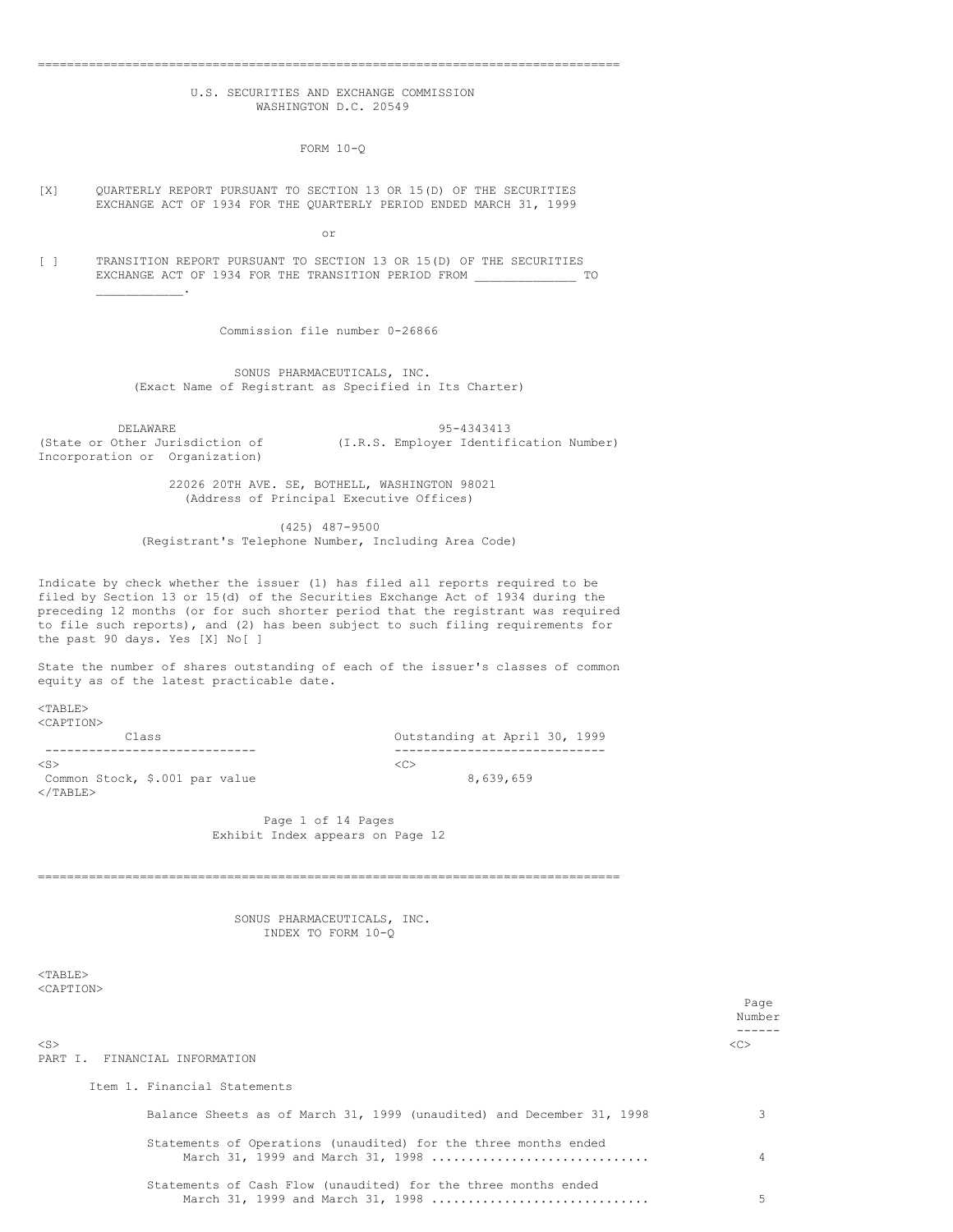|                   |                                                                      | $6^{6}$         |
|-------------------|----------------------------------------------------------------------|-----------------|
|                   | Item 2. Management's Discussion and Analysis of Financial            | 8               |
|                   |                                                                      | 10 <sup>°</sup> |
|                   | PART II. OTHER INFORMATION                                           |                 |
|                   |                                                                      | 11              |
|                   | Item 4. Submission of Matters to a Vote of Security Holders          | 11              |
|                   |                                                                      | 12              |
|                   | Items 2, 3 and 5 are not applicable and therefore have been omitted. |                 |
| $\langle$ /TABLE> |                                                                      | 14              |

2

PART I. FINANCIAL INFORMATION

ITEM 1. FINANCIAL STATEMENTS

SONUS PHARMACEUTICALS, INC. BALANCE SHEETS

 $<$ TABLE $>$ <CAPTION>

|                                                                     | MARCH 31,<br>1999<br>------------ | DECEMBER 31,<br>1998<br>------------ |
|---------------------------------------------------------------------|-----------------------------------|--------------------------------------|
|                                                                     | (UNAUDITED)                       |                                      |
| $<$ S $>$                                                           | <<>                               | < <sub></sub>                        |
| <b>ASSETS</b>                                                       |                                   |                                      |
| Current assets:<br>Cash, cash equivalents and marketable securities | \$15,695,202                      | \$16,954,842                         |
|                                                                     | 280,129                           | 419,018                              |
|                                                                     | ------------                      | ------------                         |
| Total current assets                                                | 15,975,331                        | 17,373,860                           |
| Equipment, furniture and leasehold improvements, net of             |                                   |                                      |
| accumulated depreciation of \$2,755,880 and \$2,552,786             | 1,266,459<br>____________         | 1,444,090<br>------------            |
|                                                                     | \$17,241,790                      | \$18,817,950                         |
|                                                                     | ============                      | ============                         |
| LIABILITIES AND STOCKHOLDERS' EQUITY                                |                                   |                                      |
| Current liabilities:                                                |                                   |                                      |
|                                                                     | \$5,000,000                       | \$5,000,000                          |
| Accounts payable and accrued expenses                               | 2,949,277                         | 2,954,530                            |
| Accrued clinical trial expenses                                     | 990,393                           | 1,226,335                            |
| Capital lease obligations                                           | 75,217<br>------------            | 93,178<br>------------               |
|                                                                     |                                   |                                      |
| Total current liabilities                                           | 9,014,887                         | 9,274,043                            |
| Commitments and contingencies<br>Stockholders' equity:              | 2,089,925                         | 2,049,221                            |
| Preferred stock; \$.001 par value;                                  |                                   |                                      |
| 5,000,000 authorized; no shares issued or outstanding               | $-$                               |                                      |
| Common stock; \$.001 par value;                                     |                                   |                                      |
| 20,000,000 shares authorized; 8,638,657 and 8,632,225               |                                   |                                      |
| shares issues and outstanding at March 31, 1999 and                 |                                   |                                      |
| December 31, 1998, respectively                                     | 35,039,972                        | 35,009,368                           |
|                                                                     | (28, 902, 994)<br>____________    | (27, 514, 682)<br>------------       |
| Total stockholders' equity                                          | 6,136,978<br>------------         | 7,494,686<br>------------            |
| Total liabilities and stockholders' equity                          | \$17,241,790                      | \$18,817,950                         |
|                                                                     | ============                      | -------------                        |
| $\langle$ /TABLE>                                                   |                                   |                                      |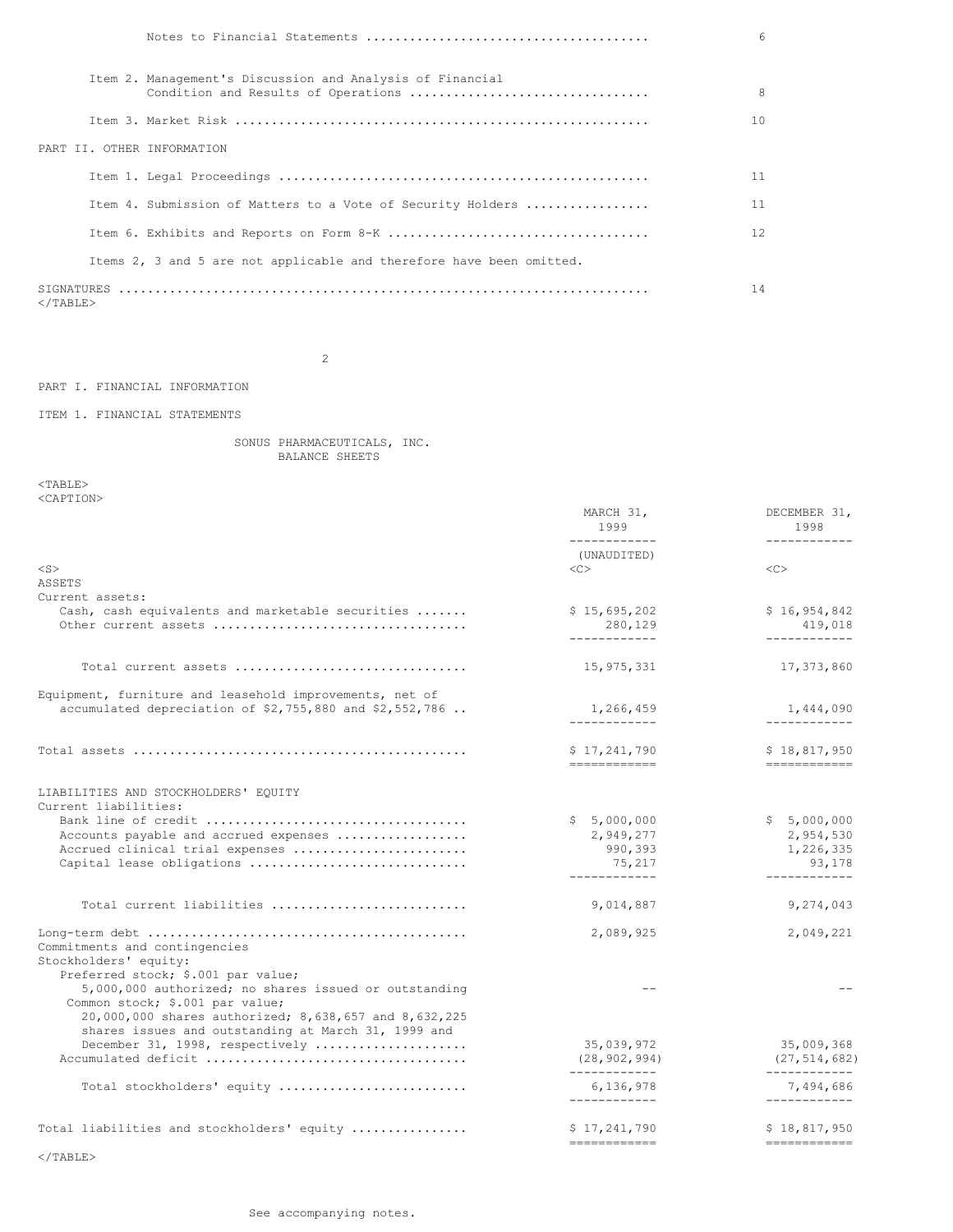# SONUS PHARMACEUTICALS, INC. STATEMENTS OF OPERATIONS (UNAUDITED)

### $<$  TABLE  $>$ <CAPTION>

|                                                 | THREE MONTHS ENDED MARCH 31,                                                                                                                                                                                                    |                                    |
|-------------------------------------------------|---------------------------------------------------------------------------------------------------------------------------------------------------------------------------------------------------------------------------------|------------------------------------|
|                                                 | 1999 — 1999 — 1990 — 1990 — 1990 — 1990 — 1990 — 1990 — 1990 — 1990 — 1990 — 1990 — 1990 — 1990 — 1990 — 1990 — 1990 — 1990 — 1990 — 1990 — 1990 — 1990 — 1990 — 1990 — 1990 — 1990 — 1990 — 1990 — 1990 — 1990 — 1990 — 1990 — | 1998                               |
| $<$ S>                                          | -----------                                                                                                                                                                                                                     | -----------<br>$\langle C \rangle$ |
| Revenues:                                       |                                                                                                                                                                                                                                 |                                    |
| Collaborative agreements                        | \$1,700,000                                                                                                                                                                                                                     | \$1,700,000                        |
| Operating expenses:                             |                                                                                                                                                                                                                                 |                                    |
| Research and development                        | 1,489,881                                                                                                                                                                                                                       | 3,550,056                          |
| General and administrative                      | 1,710,637<br>-----------                                                                                                                                                                                                        | 1,656,574<br>----------            |
|                                                 |                                                                                                                                                                                                                                 |                                    |
|                                                 | 3,200,518                                                                                                                                                                                                                       | 5,206,630                          |
|                                                 |                                                                                                                                                                                                                                 |                                    |
|                                                 | (1, 500, 518)                                                                                                                                                                                                                   | (3, 506, 630)                      |
| Other income (expense):                         |                                                                                                                                                                                                                                 |                                    |
|                                                 | 168,516                                                                                                                                                                                                                         | 294,051                            |
|                                                 | (49, 235)                                                                                                                                                                                                                       | (54, 113)                          |
|                                                 | ------------                                                                                                                                                                                                                    |                                    |
|                                                 | \$(1,381,237)                                                                                                                                                                                                                   | \$(3, 266, 692)                    |
|                                                 | ------------                                                                                                                                                                                                                    | ===========                        |
| Basic and diluted net loss per share            | (0.16)<br>\$                                                                                                                                                                                                                    | \$<br>(0.38)                       |
| Shares used in computation of basic and diluted |                                                                                                                                                                                                                                 |                                    |
| $<$ /TABLE>                                     | 8,633,333                                                                                                                                                                                                                       | 8,612,923                          |

See accompanying notes.

4

## SONUS PHARMACEUTICALS, INC. STATEMENTS OF CASH FLOWS (UNAUDITED)

<TABLE> <CAPTION>

|                                                                                        |                 | THREE MONTHS ENDED MARCH 31,<br>----------------------------- |  |
|----------------------------------------------------------------------------------------|-----------------|---------------------------------------------------------------|--|
|                                                                                        | 1999            | 1998                                                          |  |
|                                                                                        |                 |                                                               |  |
| $<$ S>                                                                                 | $<<$ $C$        | $\langle C \rangle$                                           |  |
| OPERATING ACTIVITIES:                                                                  |                 |                                                               |  |
| Adjustments to reconcile net loss to net cash used in<br>operating activities:         | \$(1, 381, 237) | \$(3, 266, 692)                                               |  |
| Depreciation and amortization                                                          | 203,094         | 204,072                                                       |  |
| Amortization of premium (discount) on marketable securities                            | 954             | (10, 903)                                                     |  |
| Realized gain on marketable securities<br>Changes in operating assets and liabilities: | (2, 578)        | (6, 533)                                                      |  |
|                                                                                        | 138,890         | 54,554                                                        |  |
| Accounts payable and accrued expenses                                                  | (5, 253)        | (311, 065)                                                    |  |
| Accrued clinical trial expenses                                                        | (235, 942)      | 58,880                                                        |  |
|                                                                                        |                 |                                                               |  |
| Net cash used in operating activities                                                  | (1, 282, 072)   | (3, 277, 687)                                                 |  |
| INVESTING ACTIVITIES:                                                                  |                 |                                                               |  |
| Purchases of equipment, furniture and leasehold improvements                           | (25, 463)       | (213, 979)                                                    |  |
| Purchases of marketable securities                                                     | (6, 416, 425)   | (10, 663, 563)                                                |  |
| Proceeds from sale of marketable securities                                            | 5,959,925       | 13,041,869                                                    |  |

Proceeds from maturities of marketable securities ................ 1,249,968 486,048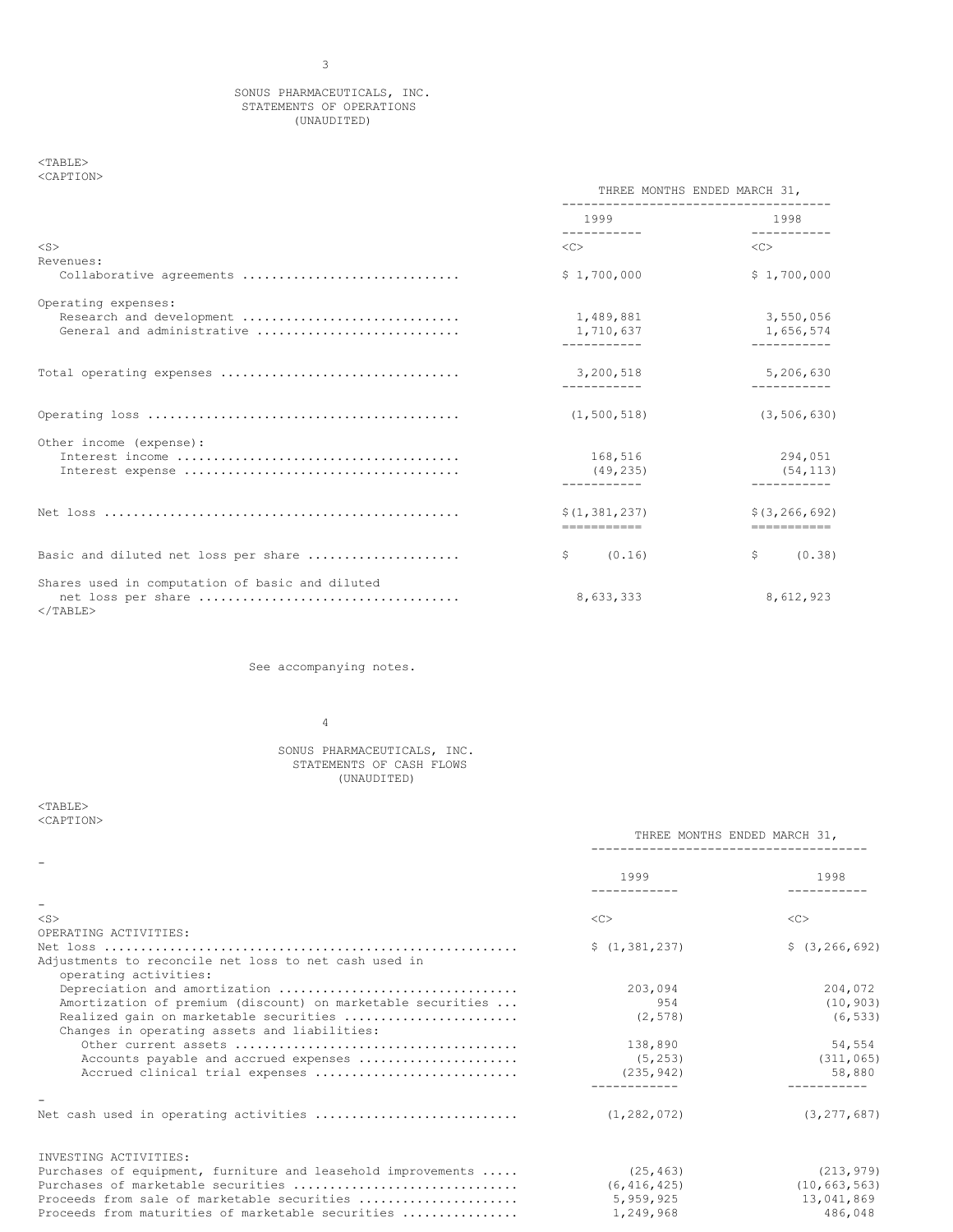| Net cash provided by investing activities              | 768,005                | 2,650,375             |
|--------------------------------------------------------|------------------------|-----------------------|
| FINANCING ACTIVITIES:                                  |                        |                       |
| Proceeds from bank line of credit                      | 5,000,000              | 5,000,000             |
| Repayment of bank line of credit                       | (5,000,000)            | (5,000,000)           |
|                                                        | 40,704                 | 482,872               |
| Repayment of capitalized lease obligations             | (17, 961)              | (34, 240)             |
| Proceeds from issuance of common stock and warrants    | 30,603<br>------------ | 79,647<br>----------- |
|                                                        |                        |                       |
| Net cash provided by financing activities              | 53,346                 | 528,279               |
|                                                        |                        |                       |
| Decrease in cash and cash equivalents for the period   | (460, 721)             | (99, 033)             |
| Cash and cash equivalents at beginning of period       | 5,203,925              | 5, 253, 227           |
|                                                        |                        |                       |
| Cash and cash equivalents at end of period             | 4,743,204              | 5, 154, 194           |
| Marketable securities at end of period                 | 10,951,998             | 18,466,433            |
|                                                        |                        |                       |
| Total cash, cash equivalents and marketable securities | \$15,695,202           | \$23,620,627          |
|                                                        | -------------          | ============          |
| Supplemental cash flow information:                    |                        |                       |
|                                                        | \$<br>9.531            | \$<br>17,097          |
|                                                        | Ś                      | Ś<br>7,500            |

 $\langle$ /TABLE>

See accompanying notes.

5

### SONUS PHARMACEUTICALS, INC. NOTES TO FINANCIAL STATEMENTS (UNAUDITED)

# 1. BASIS OF PRESENTATION

The unaudited financial statements have been prepared in accordance with generally accepted accounting principles for interim financial information and with the instructions to Form 10-Q. Accordingly, they do not include all of the information and footnotes required to be presented for complete financial statements. The accompanying financial statements reflect all adjustments (consisting only of normal recurring items) which are, in the opinion of management, necessary for a fair presentation of the results for the interim periods presented.

The financial statements and related disclosures have been prepared with the assumption that users of the interim financial information have read or have access to the audited financial statements for the preceding fiscal year. Accordingly, these financial statements should be read in conjunction with the audited financial statements and the related notes thereto included in the Form 10-K for the year ended December 31, 1998 and filed with the SEC on March 25, 1999.

## 2. CONTINGENCIES

In May 1993, the Company entered into a manufacturing and supply agreement with Abbott Laboratories ("Abbott"). In the event that EchoGen(R) (perflenapent injectable emulsion) is approved by the U.S. Food and Drug Administration ("FDA"), the Company is obligated to purchase certain minimum quantities of materials from Abbott or make cash payments for the shortages from the predetermined purchase level over a five-year period.

In March 1998, the Company entered into a commercial supply agreement for certain medical grade raw materials for the Company's initial product in the U.S., EchoGen. In the event that EchoGen is approved by the FDA, the Company is obligated to purchase certain minimum quantities of the material over a five-year period.

The Company is also party to certain litigation related to its business. While it is not feasible to predict the outcome of such pending litigation, management believes that ultimate resolution of these matters will not have a material adverse impact on the Company's future financial position and results of operations, see "Part II. Other Information; Item 1. Legal Proceedings."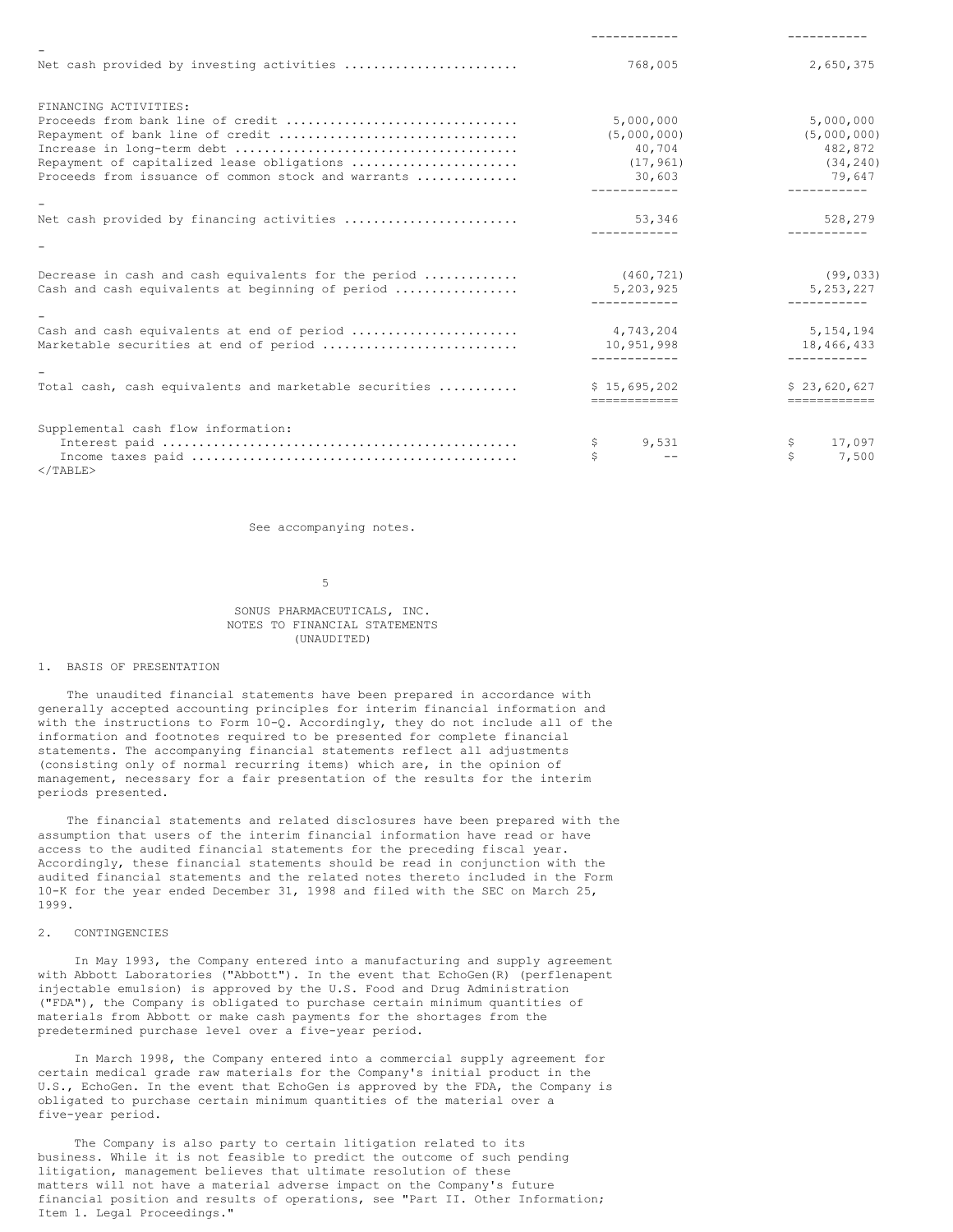### 3. SUBSEQUENT EVENT

In April 1999, the Company received an "approvable letter" from the FDA for EchoGen. The FDA letter set forth the conditions that must be satisfied before final approval. The Company is investigating the information needed to meet the conditions. As part of the investigation process, the Company may have discussions with the FDA to clarify certain aspects of the letter and the information needed to meet the conditions. Based on information currently available, the Company believes it can provide a complete response to the conditions set forth in the FDA letter. The time that will be required to respond to the FDA is dependent upon the timing of discussions with the FDA and the time required to complete the Company's investigation. The Company currently expects to file a response by the end of the third quarter. No assurance can be given that the response can be filed by the Company in a timely manner or that the filing will adequately satisfy the conditions or that the FDA will ultimately approve the New Drug Application.

6

ITEM 2. MANAGEMENT'S DISCUSSION AND ANALYSIS OF FINANCIAL CONDITION AND RESULTS OF OPERATIONS

### OVERVIEW

SONUS Pharmaceuticals, Inc. (the "Company") is engaged in the research, development and commercialization of proprietary ultrasound contrast agents and drug delivery systems based on its proprietary technology. The Company's products are being developed for use in the diagnosis and treatment of heart disease, cancer and other debilitating conditions. The Company has financed its research and development and clinical trials through payments received under agreements with its collaborative partners, private equity and debt financings, and an initial public offering ("IPO") of common stock completed in October 1995. Clinical trials of the Company's initial ultrasound contrast product under development, EchoGen(R) (perflenapent injectable emulsion), began in January 1994. In 1996, the Company filed a New Drug Application ("NDA") with FDA for EchoGen as well as a Marketing Authorization Application ("MAA") with the European Medicines Evaluation Agency ("EMEA").

In April 1999, the Company received an "approvable letter" from the FDA for EchoGen. The FDA letter set forth the conditions that must be satisfied before final approval. The Company is investigating the information needed to meet the conditions. As part of the investigation process, the Company may have discussions with the FDA to clarify certain aspects of the letter and the information needed to meet the conditions. Based on information currently available, the Company believes it can provide a complete response to the conditions set forth in the FDA letter. The time that will be required to respond to the FDA is dependent upon the timing of discussions with the FDA and the time required to complete the Company's investigation. The Company currently expects to file a response by the end of the third quarter. No assurance can be given that the response can be filed by the Company in a timely manner or that the filing will adequately satisfy the conditions or that the FDA will ultimately approve the NDA.

In March 1998, the EMEA's Committee for Proprietary Medicinal Products ("CPMP") issued a positive opinion on EchoGen for use as a transpulmonary echocardiographic contrast agent in patients with suspected or established cardiovascular disease who have had previous inconclusive non-contrast studies. In July 1998, the EMEA ratified the CPMP recommendation and granted a marketing authorization for EchoGen in the 15 countries of the European Union ("E.U."). The Company and its marketing partner, Abbott Laboratories ("Abbott"), are preparing for the commercialization of EchoGen in the E.U. The Company is seeking approval of variances to its marketing license to bring the manufacturing process and specifications for European product in line with the process and specifications submitted for approval with the FDA in the U.S. No assurance can be given that the variances to its marketing license will ultimately be approved.

In 1996, the Company formed strategic alliances with Abbott for the marketing and selling of ultrasound contrast agents, including EchoGen, in the U.S. and certain international territories including Europe, Latin America, Canada, Middle East, Africa and certain Asia/Pacific countries. Under the agreements, Abbott agreed to make certain payments to the Company, primarily conditioned upon the achievement of milestones, of which \$37.3 million has been paid as of March 31, 1999, including \$6.3 million of milestone payments creditable against future royalties. In addition, Abbott purchased in May 1996, for \$4.0 million, warrants to acquire 500,000 shares of common stock of the Company. The warrants are exercisable over five years at \$16.00 per share.

7

In January 1999, the Company amended its strategic alliance agreements with Abbott for both the U.S. and international territories. The amendments redefine future milestone payments under the agreements. As of March 31, 1999, under the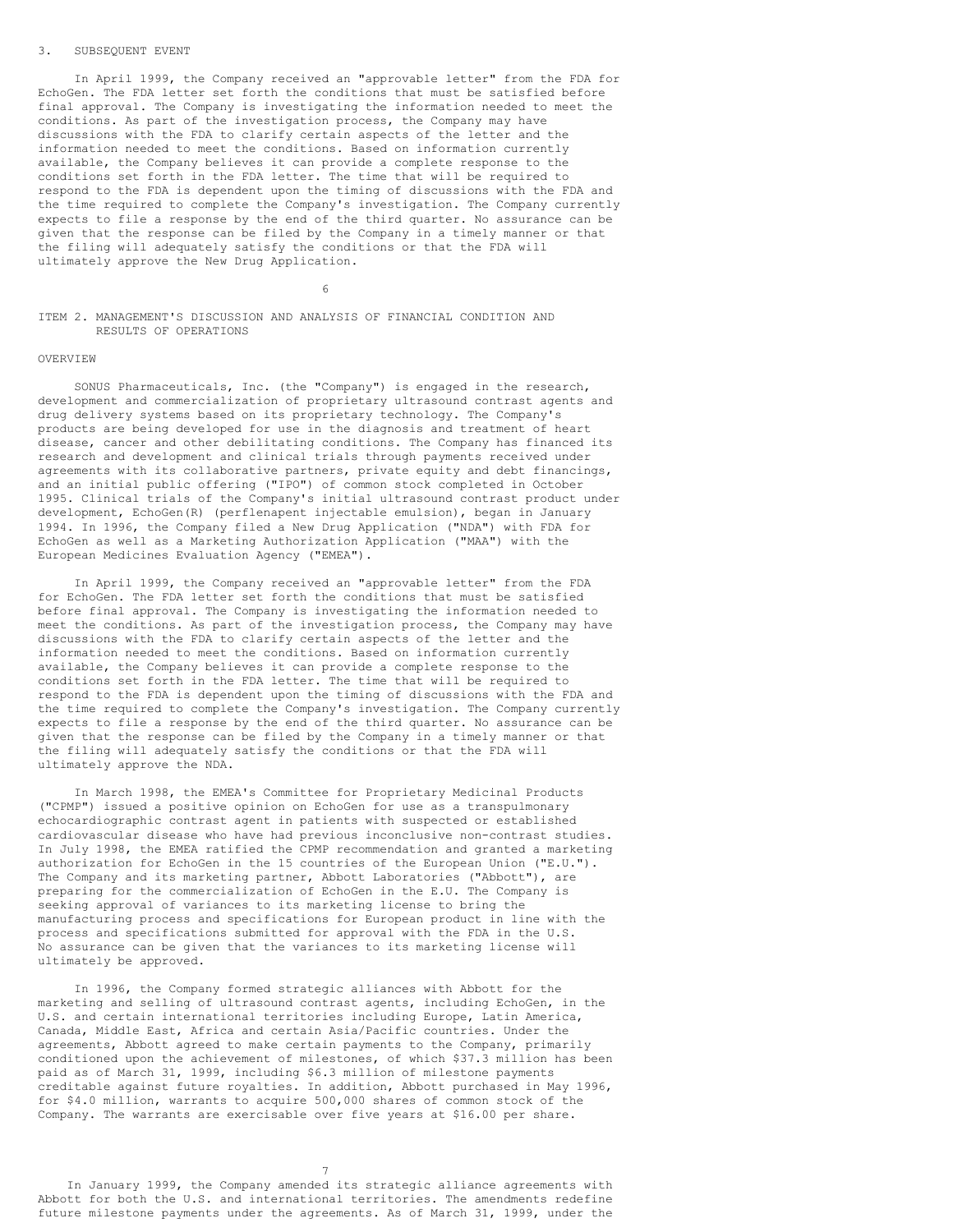amended agreements there are \$28.3 million of potential milestone payments remaining, of which \$7.85 million are conditioned upon the approval and first shipment of EchoGen echocardiography indications in the U.S. and Europe; \$9.55 million for approval and first shipment of EchoGen radiology indications in the U.S. and Europe; and \$10.9 million conditioned upon achievement of annual sales targets in Abbott's international territory. The amendments allow the Company to request prepayment of radiology milestone payments in exchange for the issuance of common stock of the Company at the then fair market value. The amendments also reduced the royalty rates on sales of EchoGen by Abbott in its international territory that range, based on a combination of factors, from 24% to 42%. The U.S. royalty rate of 47% and the aggregate amount of U.S. and international milestone payments were not changed.

The Company's results of operations have varied and will continue to vary significantly from quarter to quarter and depend on, among other factors, the timing of milestone payments made by Abbott, the timing of regulatory approvals, the entering into additional product license agreements by the Company, and the timing and costs of the clinical trials conducted by the Company. Abbott can terminate the strategic alliance agreements on short notice, and there can be no assurance that the Company will receive any additional funding or milestone payments.

## RESULTS OF OPERATIONS

To date, the Company's reported revenues have been derived from payments received under collaborative agreements with third parties. Revenue received under collaborative agreements was \$1.7 million for the first quarters of 1999 and 1998. All revenue during the first quarters of 1999 and 1998 represented payments under the Company's strategic alliance agreements with Abbott.

Research and development expenses were \$1.5 million for the first quarter of 1999 compared with \$3.6 million for the same period of the prior year. The decrease was primarily due to a reduction in clinical trial activity when compared to the prior year period. General and administrative expenses were \$1.7 million for the first quarters of 1999 and 1998.

The Company anticipates total operating expenses will increase in future quarters due to ongoing and planned clinical trials to study additional indications for EchoGen and future products and due to higher marketing and administrative expenses as the Company continues to prepare for commercialization of EchoGen. The Company may also incur significant expenses relating to legal matters - see "Legal Proceedings." In addition, revenues in future quarters will be primarily dependent upon the timing of certain regulatory and commercialization milestones and associated payments under collaborative agreements.

Interest income, net of interest expense, was \$119,000 for the first quarter of 1999 compared to \$240,000 for the same period of the prior year. The decrease was primarily due to the lower levels of invested cash during the first quarter of 1999 compared to the prior year.

### LIQUIDITY AND CAPITAL RESOURCES

The Company has historically financed its operations with payments from collaborative agreements, proceeds from equity financings and a bank line of credit. At March 31, 1999, the Company had cash, cash equivalents and marketable securities of \$15.7 million, compared to \$17.0 million at December 31, 1998. The decrease was primarily due to cash used in operations in the first three months of 1999.

8

The Company has a bank loan agreement which provides for a \$5.0 million revolving line of credit facility and bears interest at the prime rate plus 1.0% per annum. At March 31, 1999 there was \$5.0 million outstanding under the line of credit. The line of credit expires August 31, 1999 and is secured by the tangible assets of the Company. The Company is required to maintain certain minimum balances of cash with the bank in order to borrow under the line of credit. There can be no assurance that the line of credit will be renewed upon expiration or that the Company will be able to maintain the minimum balances necessary to borrow under the line.

The Company expects that its cash needs will increase significantly in future periods due to pending and planned clinical trials and higher administrative and marketing expenses as the Company prepares for commercialization of EchoGen. Based on its current operating plan, the Company estimates that existing cash and marketable securities will be sufficient to meet its cash requirements through 1999. The Company intends to seek additional funding in 1999 through available means, which may include debt and/or equity financing or the licensing or sale of proprietary or marketing rights. There can be no assurance that financing will be available on acceptable terms, if at all. The Company's future capital requirements depend on many factors including the ability of the Company to obtain continued funding from third parties under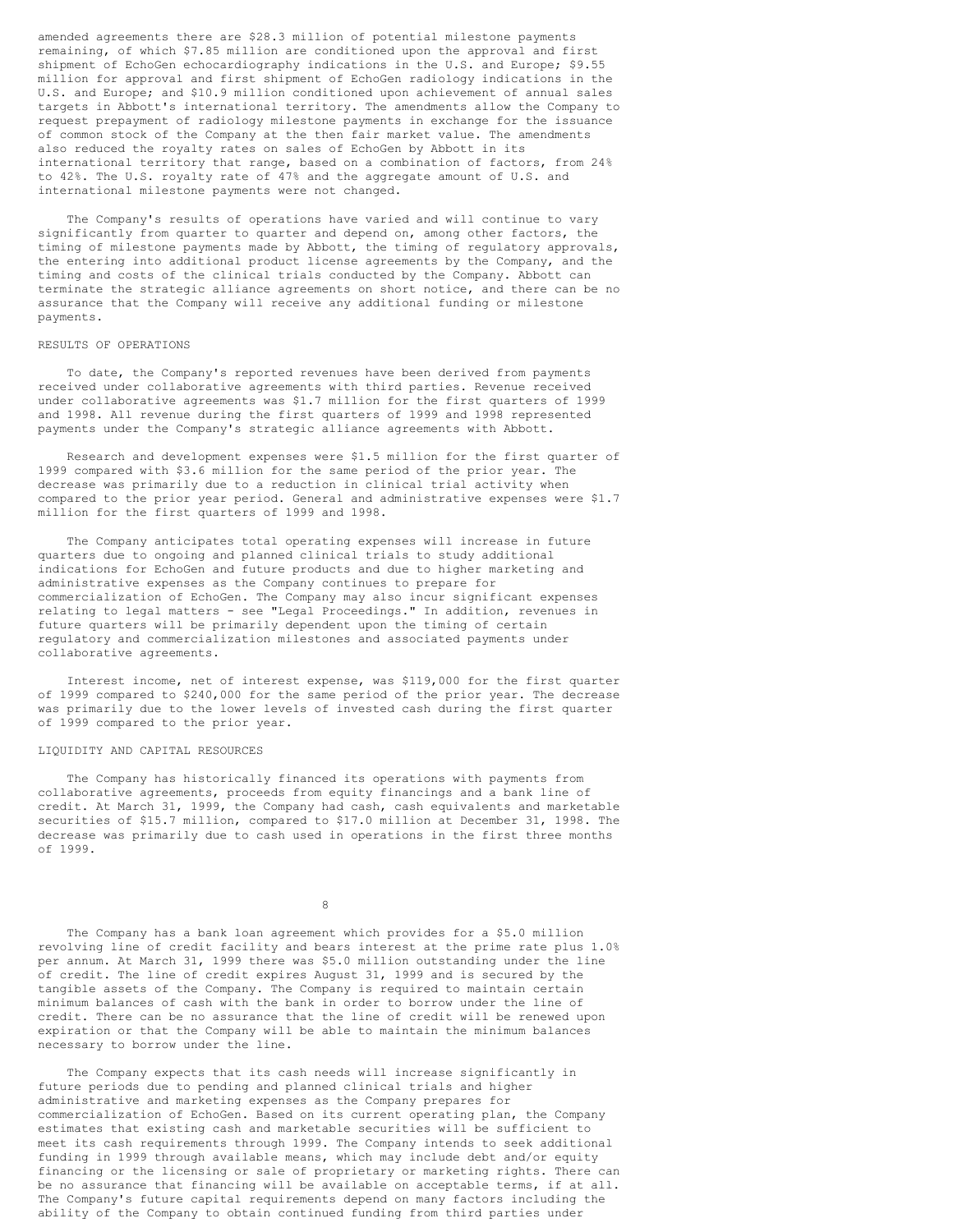collaborative agreements, the ability to maintain the Company's bank line of credit, the time and costs required to gain regulatory approvals, the progress of the Company's research and development programs, clinical trials, the costs of filing, prosecuting and enforcing patents, patent applications, patent claims and trademarks, the costs of marketing and distribution, the status of competing products, and the market acceptance and third-party reimbursement of the Company's products, if and when approved. There can be no assurance that regulatory approvals will be achieved or achieved in the near-term or that, in any event, additional financing will be available on acceptable terms, if at all. Any equity financing would likely result in substantial dilution to existing stockholders. If the Company is unable to raise additional financing, the Company would be required to curtail or delay the development of its products and new product research and development.

### MARKET RISK

The market risk inherent in the Company's short-term investment portfolio and long-term debt represents the potential loss arising from adverse changes in interest rates. If market rates hypothetically increase immediately and uniformly by 100 basis points from levels at March 31, 1999, the decline in the fair value of the investment portfolio and the increase in interest expense on the long-term debt would not be material. Because the Company has the ability to hold its fixed income investments until maturity, it does not expect its operating results or cash flows to be affected to any significant degree by a sudden change in market interest rates on its securities portfolio.

### YEAR 2000 COMPLIANCE

Many computer systems may experience difficulty processing dates beyond the year 1999 and will need to be modified prior to the year 2000. Failure to make such modifications could result in systems failures or miscalculations, causing a disruption of operations.

The Company has undertaken an initial comprehensive review of its information technology computer systems and believes that the Year 2000 issue does not pose significant operational problems. The majority of the Company's software and computer equipment has been purchased within the last five years from third-party vendors who have already provided upgrades intended to bring their products into Year 2000 compliance. In addition, the Company is in the process of surveying significant vendors to determine any possible Year 2000 risks. If Year 2000 problems exist with these third parties, it could

9

affect the ability of vendors to satisfy their obligations to the Company or for the Company to electronically communicate with such parties, which could have an adverse effect on the Company's business, financial condition and results of operations.

The Company intends to establish a contingency plan to address "high-risk" issues, if any, that could affect day-to-day operations or delay its efforts to bring products to market. The Company expects to complete its review of the Year 2000 issue by the end of the third quarter of 1999.

Based upon the Company's initial review of its computer systems, the Company estimates that the cost to replace older, non-compliant computers and software is not material. The full cost of correcting the Year 2000 issue will be known after the Company completes its survey of its significant vendors; however, based on currently available information, the Company believes that the total costs will not exceed \$100,000.

#### FORWARD-LOOKING STATEMENTS

This Report contains certain forward-looking statements within the meaning of Section 27A of the Securities Act of 1933, as amended, and Section 21E of the Securities Exchange Act of 1934, as amended, and the Company intends that such forward-looking statements be subject to the safe harbors created thereby. Examples of these forward-looking statements include, but are not limited to, (i) the submission of applications for and the timing or likelihood of marketing approvals for one or more indications, (ii) market acceptance of the Company's products, (iii) the Company's anticipated future capital requirements and the terms of any capital financing, (iv) the progress and results of clinical trials, (v) the timing and amount of future milestone payments, product revenues and expenses; and (vi) the anticipated outcome or financial impact of litigation. While these statement made by the Company are based on management's current beliefs and judgement, they are subject to risks and uncertainties that could cause actual results to vary.

In evaluating such statements, stockholders and investors should specifically consider a number of factors and assumptions, including those discussed in the text and the financial statements and their accompanying footnotes in this Report and the risk factors detailed from time to time in the Company's filings with the Securities and Exchange Commission. As discussed in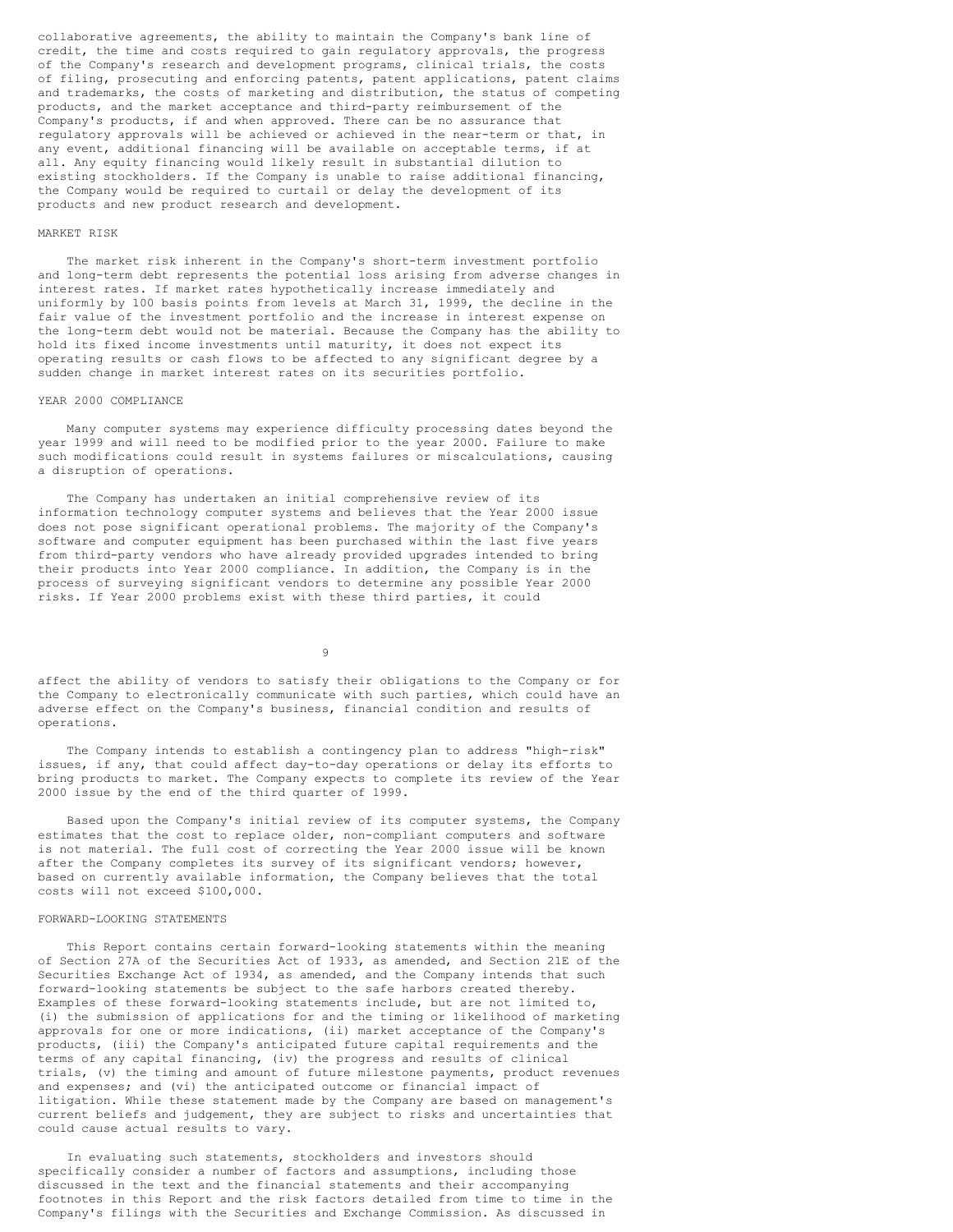the Company's annual report on Form 10-K for the year ended December 31, 1998, actual results could differ materially from those projected in the forward-looking statements as a result of the following factors, among others: uncertainty of governmental regulatory requirements; lengthy approval process; unproven safety and efficacy; uncertainty of clinical trials; history of operating losses; uncertainty of future financial results; future capital requirements and uncertainty of additional funding; dependence on third parties for funding, clinical development and distribution; dependence on patents and proprietary rights; competition and risk of technological obsolescence; limited manufacturing experience; dependence on limited contract manufacturers and suppliers; lack of marketing and sales experience; limitations on third-party reimbursement; uncertainty of market acceptance; continued listing on the Nasdaq National Market; dependence on key employees; and shares eligible for future sale. There can be no assurance that the Company can meet the conditions set forth by the FDA in its "approvable letter" or any subsequent conditions in a timely manner, if at all, or that EchoGen will ultimately receive FDA approval.

ITEM 3. RESPONSE TO THIS ITEM IS INCLUDED IN "ITEM 3. MANAGEMENT'S DISCUSSION AND ANALYSIS OF FINANCIAL CONDITION AND RESULTS OF OPERATIONS - MARKET RISK."

10

### PART II. OTHER INFORMATION

#### ITEM 1. LEGAL PROCEEDINGS

In January 1998, the Company announced that it had filed a patent infringement action in the U.S. District Court in Seattle, Washington, against Molecular Biosystems Inc. ("MBI") and Mallinckrodt, Inc. The suit alleges that one of MBI's ultrasound contrast agents infringes one or more of the Company's patents. MBI has filed counterclaims alleging that the patents asserted by the Company are invalid and not infringed, and that the Company has made false public statements and engaged in other actions intended to damage MBI and one of its ultrasound contrast agents. The Company does not believe there is any merit to these counterclaims and intends to defend its position vigorously. In October 1998, the court granted the Company's motion to stay the litigation until the PTO had completed its re-examination of the patents in this lawsuit (see below). The stay was lifted in January 1999. A trial date has been set for this lawsuit in February 2000.

Four separate re-examination proceedings directed to the two SONUS patents at issue in the patent infringement lawsuit, U.S. 5,558,094 (`094) and U.S. 5,573,751 (`751) were initiated by the PTO beginning in July 1997 at the request of MBI. In December 1998, the Company announced it received decisions from the PTO indicating the patentability of claims in all four re-examination proceedings. The PTO has determined that a number of the claims included in the original `094 and `751 patents as well as some claims that were amended will be confirmed. Certain claims, which included reference to fluorinated chemicals other than perfluoropropane, perfluorobutane and perfluoropentane, were cancelled during the re-examination process.

In August and September 1998, various class action complaints were filed in the Superior Court of Washington (the "State Action") and in the U.S. District Court for the Western District of Washington (the "Federal Action") against the Company and certain of its officers and directors, alleging violations of Washington State and U.S. securities laws. In October 1998, the Company and the individual defendants moved to dismiss and stay the State Action. The parties have agreed to stay the State Action pending a determination by the federal district court as to whether the state law claims may be brought in the Federal Action. In February 1999, plaintiffs filed a consolidated and amended complaint in the Federal Action, alleging violations of Washington State and U.S. securities laws. In March 1999, the Company and the individual defendants filed a motion to dismiss the consolidated amended complaint in the Federal Action. The Company does not believe there is any merit to the claims in these actions and intends to defend its position vigorously.

### 11

# ITEM 4. SUBMISSION OF MATTERS TO A VOTE OF SECURITY HOLDERS

The Company's Annual Meeting of Stockholders was held on April 29, 1999. At the Annual Meeting there were six matters submitted to a vote of security holders. Proxies were solicited pursuant to Section 14(a) of the Securities and Exchange Commission adopted pursuant thereto. There was no solicitation in opposition to management's nominees as listed in the proxy statement. Each director nominated and all other proposals submitted to a vote passed and the voting outcome of each proposal is as follows: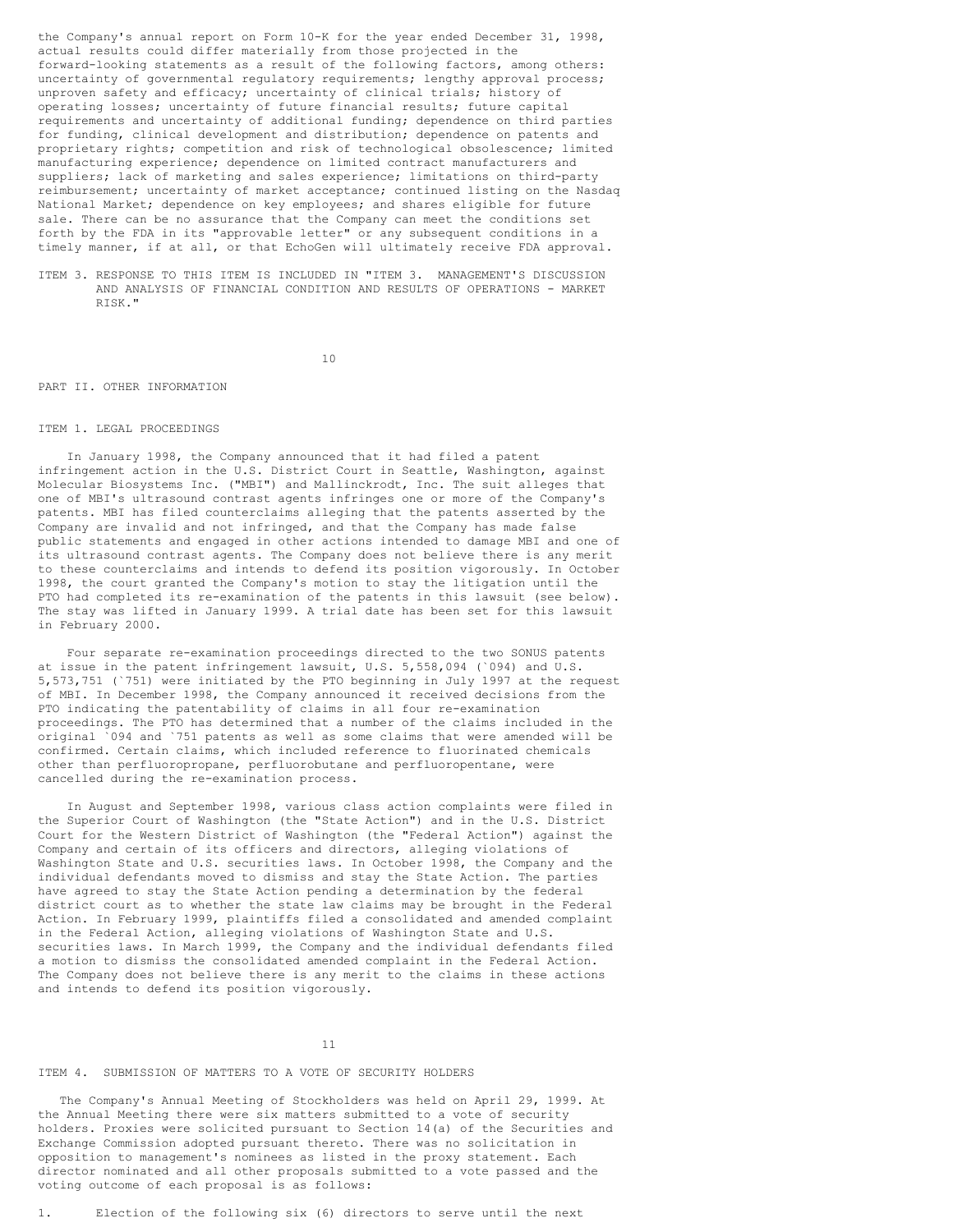annual meeting of stockholders or until their successors are elected and have qualified:

<TABLE> <CAPTION> Nominee For Abstain ------- --- ------- <S> <C> <C> Steven C. Quay, M.D., Ph.D. 7,508,084 164,694 Michael A. Martino 7,492,065 165,574<br>George W. Dunbar, Jr. 7,498,775 162,274 George W. Dunbar, Jr. 7,498,775 162,274<br>Christopher S. Henney, Ph.D., D. Sc. 7,491,116 166,423 Christopher S. Henney, Ph.D., D. Sc. 7,491,116 166,423<br>Robert E. Ivy 7,498,625 161,924 Robert E. Ivy 7,498,625<br>Dwight Winstead 7,509.254 Dwight Winstead 7,509,254 162,824  $<$ /TABLE> 2. Approval of an amendment to the Company's Incentive Stock Option, Nonqualified Stock Option and Restricted Stock Purchase Plan -- 1991 to increase the number of shares subject thereto by 300,000 to a total of 2,200,000:  $<$ TABLE> <S> <C> <C> <C> <C> For: 3,295,195 Against: 1,266,261 Abstain: 50,077 Broker Non-votes: 3,061,245  $<$ /TABLE> 3. Approval of an amendment to the Company's Employee Stock Purchase Plan to increase the number of shares subject thereto by 50,000 to a total of 100,000: <TABLE> <S> <C> <C> <C> <C> For: 4,377,612 Against: 207,804 Abstain: 26,117 Broker Non-votes: 3,061,245  $<$ /TABLE> 4. Approval of an amendment to the Company's 1995 Stock Option Plan for Directors to increase the number of shares subject thereto by 127,863 to a total of 250,000: <TABLE> <S> <C> <C> <C> <C> For: 4,257,570 Against: 321,239 Abstain: 32,724 Broker Non-votes: 3,061,245  $<$ /TABLE $>$ 5. Approval of an amendment to the Company's Certificate of Incorporation to increase the number of authorized shares of Common Stock of the Company by 10,000,000 shares to a total of 30,000,000:  $<$ TABLE> <S> <C> <C> <C> <C> For: 7,271,983 Against: 356,913 Abstain: 43,032 Broker Non-votes: 850  $<$ /TABLE> 6. Ratification of Ernst & Young LLP as independent auditors of the Company for the fiscal year ending December 31, 1999: <TABLE>  $\langle$ C> $\langle$ C> $\langle$ C> $\langle$ C> For: 7,601,905 Against: 55,595 Abstain: 15,278  $<$ /TABLE> 12 ITEM 6. EXHIBITS AND REPORTS ON FORM 8-K (a) EXHIBITS <TABLE> <CAPTION> Number Description ------ -----------  $\langle$ S>  $\langle$ C> 3.2 Amended and Restated Certificate of Incorporation of the Company (Incorporated by reference to the referenced exhibit number to the Company's Registration Statement on Form S-1, Reg. No. 33-96112) 3.3 Certificate of Amendment of Certificate of Incorporation 10.25 Employment Agreement, effective February 11, 1999, by and between the Company and Steven C. Quay, M.D., Ph.D.

10.7 1999 Nonqualified Stock Incentive Plan ("1999 Plan")

1999 Plan

10.8 Form of Nonqualified Stock Option Agreement pertaining to the

10.9 Form of Restricted Stock Purchase Agreement pertaining to the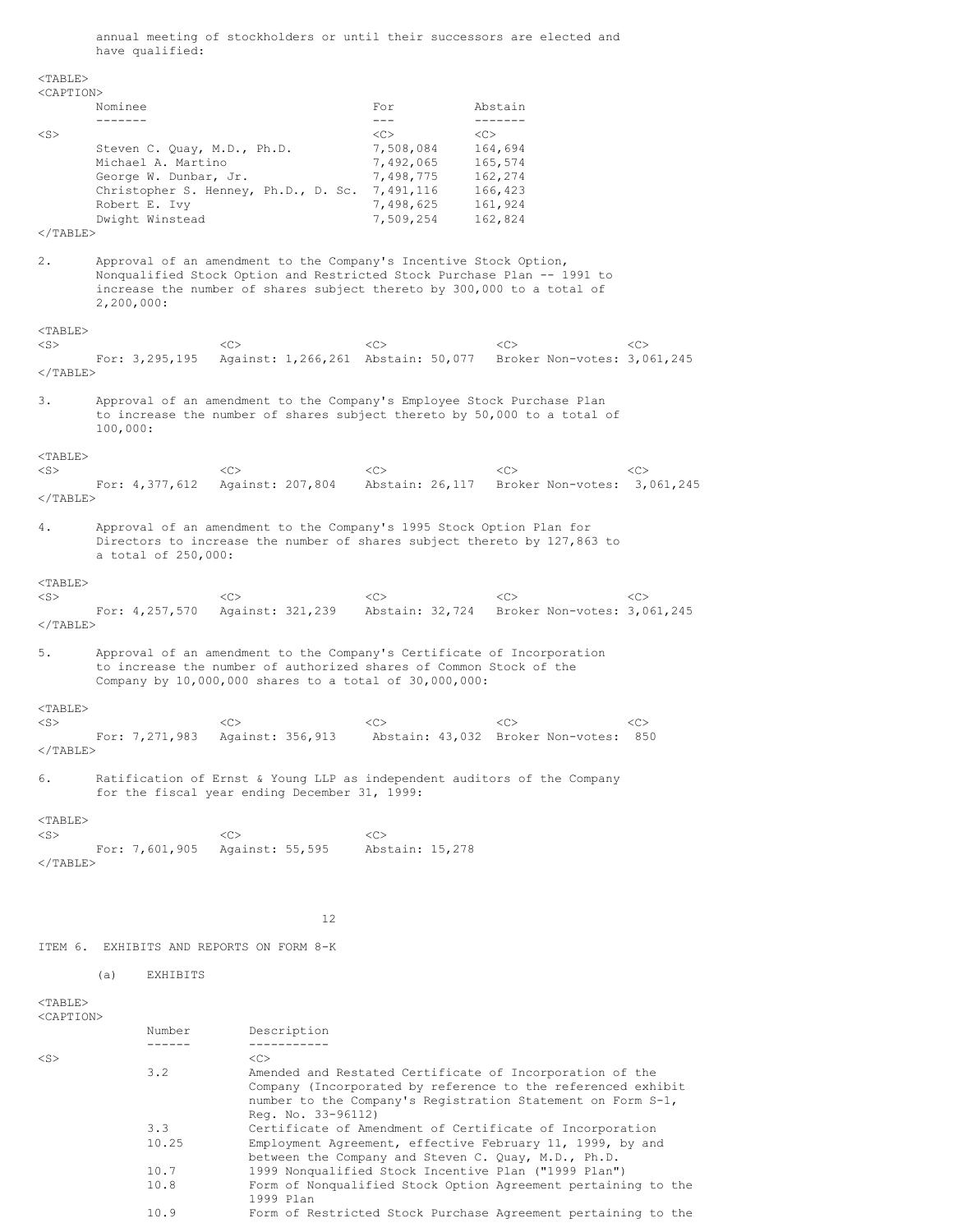1999 Plan

</TABLE>

(b) REPORTS ON FORM 8-K

The Company filed the following report on Form 8-K during the quarter ended March 31, 1999:

1. The Registrant filed a report on Form 8-K on February 3, 1999 in connection with the announcement of the Company's amendments to the marketing and distribution agreements dated January 31, 1999 that were originally entered into on May 14, 1996 and October 1, 1996 with Abbott Laboratories and its affiliate, Abbott International, Ltd.

ITEMS 2, 3 AND 5 ARE NOT APPLICABLE AND HAVE BEEN OMITTED.

13

SIGNATURES

In accordance with the requirements of the Exchange Act, the registrant caused this report to be signed on its behalf by the undersigned, thereunto duly authorized.

SONUS PHARMACEUTICALS, INC.

Date: May 12, 1999 By: /s/ Gregory Sessler --------------------------------- Gregory Sessler Chief Financial Officer and Assistant Secretary (Principal Financial and Accounting Officer)

14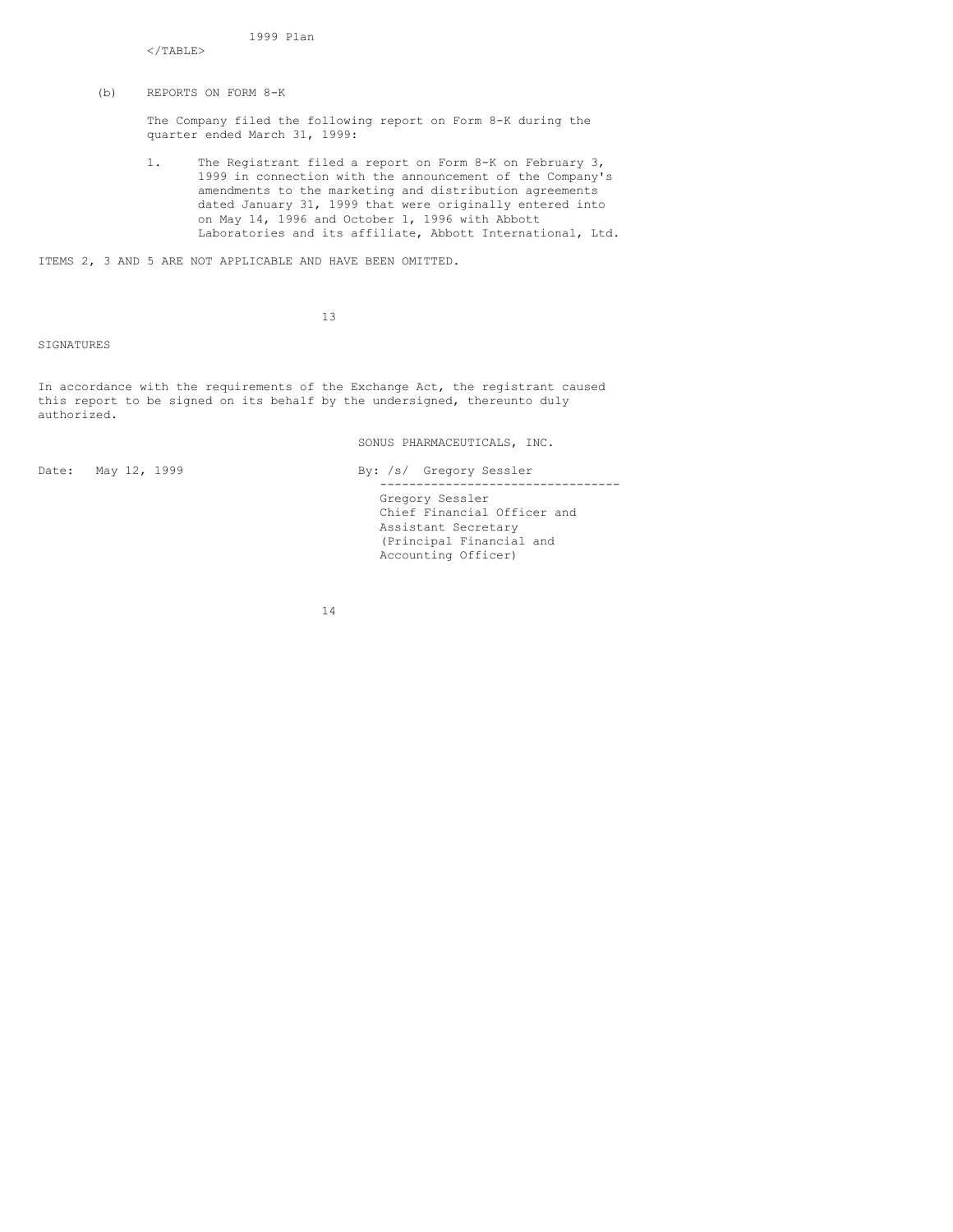# CERTIFICATE OF AMENDMENT

## OF

### CERTIFICATE OF INCORPORATION

#### OF

## SONUS PHARMACEUTICALS, INC

### A DELAWARE CORPORATION

## (pursuant to Section 242 of the Delaware General Corporation Law)

SONUS PHARMACEUTICALS, INC., a corporation organized and existing under and by the virtue of the Delaware General Corporation Law (the "Corporation"), through its duly authorized officers and by authority of its Board of Directors does hereby certify:

FIRST: That in accordance with the provisions of Sections 242 of the General Corporation Law of the State of Delaware, the Board of Directors of the Corporation duly adopted resolutions setting forth a proposed amendment to the Amended and Restated Certificate of Incorporation of the Corporation, declaring said amendment to be advisable and directing that said amendment be submitted to the stockholders of the Corporation for consideration thereof. The resolution setting forth the proposed amendment is as follows:

RESOLVED, that the first two sentences of the text of Article IV of the Corporation's Amended and Restated Certificate of Incorporation be amended to read as follows:

> "The total number of shares of all classes of stock which the Corporation shall have authority to issue is 35,000,000, of which (i) 30,000,000 shares shall be designated "Common Stock" and shall have a par value of \$.001 per share; and (ii) 5,000,000 shares shall be designated "Preferred Stock" and shall have a par value of \$.001 per share."

SECOND: That thereafter, pursuant to resolution of its Board of Directors, in accordance with Section 242 of the General Corporation Law of the State of Delaware, the Corporation's stockholders approved and authorized the foregoing amendment (the "Amendment").

THIRD: That the Amendment was duly adopted in accordance with the provisions of Section 242 of the Delaware General Corporation Law.

IN WITNESS THEREOF, this Corporation has caused this Certificate of Amendment to be signed by Gregory Sessler, its duly authorized Chief Financial Officer this 3rd day of May, 1999.

> SONUS PHARMACEUTICALS, INC. a Delaware Corporation

By: /s/ Gregory Sessler ---------------------------- Gregory Sessler, Chief Financial Officer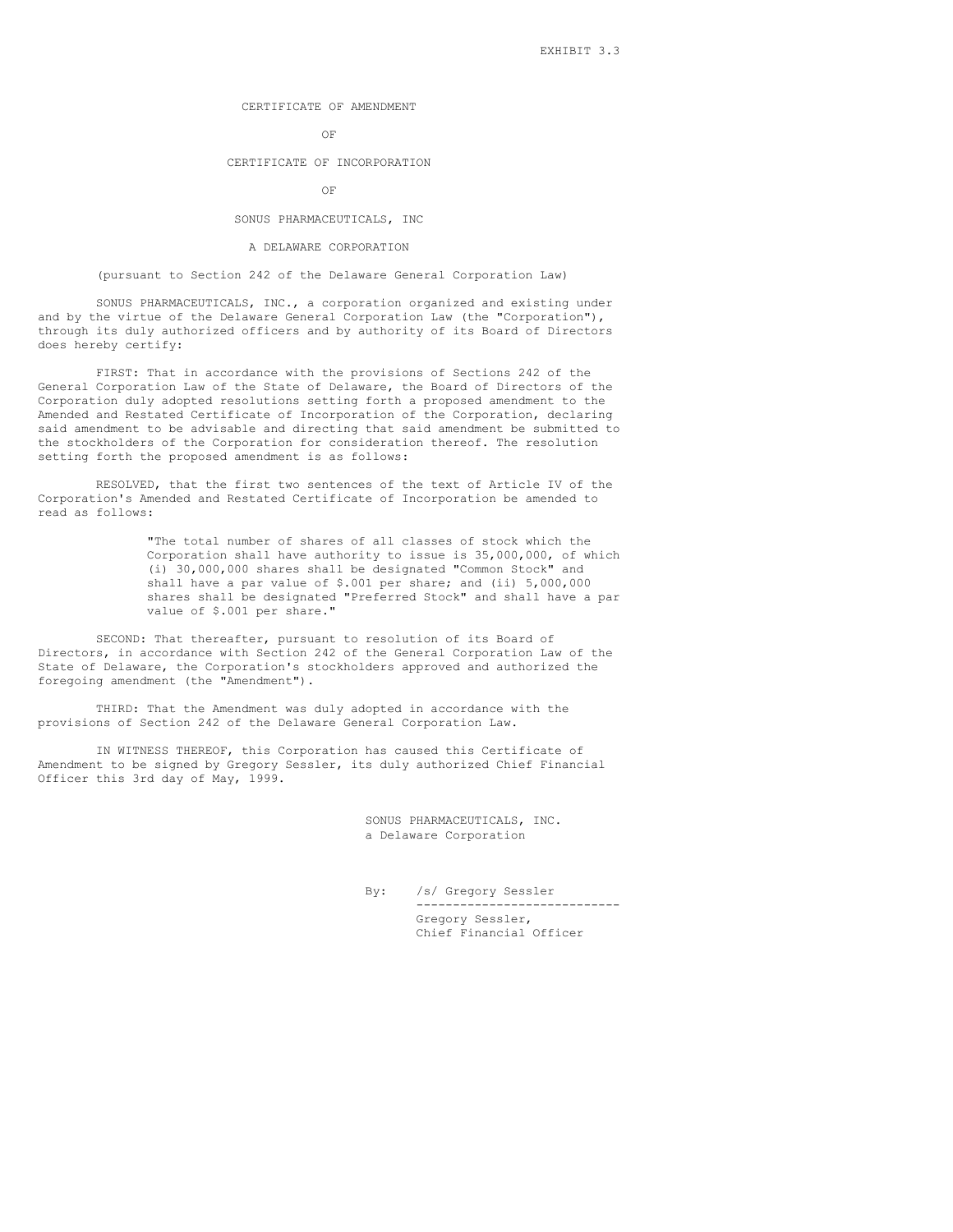#### EMPLOYMENT AGREEMENT

This EMPLOYMENT AGREEMENT (the "Agreement") is made and entered into by and between SONUS PHARMACEUTICALS, INC., a Delaware corporation (the "Company"), and STEVEN C. QUAY, M.D., Ph.D., an individual (the "Executive") as of this 11TH day of February, 1999.

### WITNESSETH:

WHEREAS, Executive is the founder of the Company, and has served as its Chief Executive Officer and a member of its Board of Directors since inception in 1991; and

WHEREAS, Executive and the Company entered into an Employment Agreement dated as of January 16, 1996 (the "Prior Employment Agreement") with a term expiring January 16, 1999; and

WHEREAS, Executive and the Company desire to enter into this Employment Agreement which will replace and supersede the Prior Employment Agreement;

NOW, THEREFORE, in consideration of the premises and the mutual covenants and agreements set forth herein, the Company and the Executive, intending to be legally bound, hereby agree as follows:

1. Employment. Executive shall serve as the Chairman of the Board and Chief Executive Officer of the Company until such time as Executive's duties as Chief Executive Officer are transitioned as provided below, at which time Executive shall serve as Chairman of the Board and Chief Scientific Officer of the Company on the terms and conditions set forth in this Agreement. Executive's position as Chief Executive Officer shall be transitioned to the Company's current President and Chief Operating Officer by June 30, 1999.

2. Term. The term of this Agreement shall commence on the date hereof and shall continue until December 31, 2001, but shall be subject to earlier termination as provided in Section 8 hereof. Thereafter, this Agreement may be renewed should the parties so agree, upon such terms and conditions as the parties may mutually agree. As set forth in Section 3.01 below, Executive shall be a full-time employee until December 31, 1999. Commencing January 1, 2000 and during the remaining term of this Agreement, Executive shall be a part-time employee on the terms and conditions set forth in this Agreement.

### 3. Position and Duties.

3.01 Service with the Company. During the Executive's full-time employment under this Agreement, Executive agrees to devote his skills and efforts to the performance of, and to perform diligently and on a timely basis, such duties as shall be assigned to him from time to time by the Company's Board of Directors; such duties, however, to be commensurate with the Executive's position as Chairman and Chief Executive Officer or Chairman and Chief Scientific Officer of the Company, as applicable. During the Executive's part-time employment under this Agreement, Executive shall provide services to the Company on an as available basis as reasonably requested by the Company relating to scientific and intellectual property matters and such other matters as may be reasonably requested by the Company.

3.02 No Conflicting Duties. During the Executive's full-time employment hereunder, the Executive shall not serve as an officer, director, employee, consultant or advisor to any other business; provided, however, that Executive may serve as an advisor or a director of one or more corporations so long as (i) such other corporation does not compete, directly or indirectly, with the Company or any of its Affiliates (as defined in Section 12.07), (ii) such service with such other corporations does not adversely affect Executive's ability to perform his duties under this Agreement, and (iii) Executive obtains the prior written consent of the Company's Board of Directors; and provided, further, however, that Executive may be a member and executive officer of  $[*]$  so long as (i) the LLC does not compete, directly or indirectly, with the Company or any of its Affiliates, (ii) such ownership and activities do not adversely affect Executive's ability to perform his duties under this Agreement, and (iii) such ownership and activities and any inventions or developments created by Executive shall be subject to the terms and provisions of Section 7 below. During the Executive's part-time employment hereunder, there shall be no restrictions on other activities of Executive; provided, however, that any inventions or developments created by Executive during the term of Executive's part-time employment shall be subject to the terms and provisions of Section 7 below. The Executive hereby confirms that except as otherwise disclosed above, he is under no commitments (written or oral) that are inconsistent with his obligations set forth in this Agreement, and agrees that during his employment hereunder, he will not render or perform services, or enter into any contract to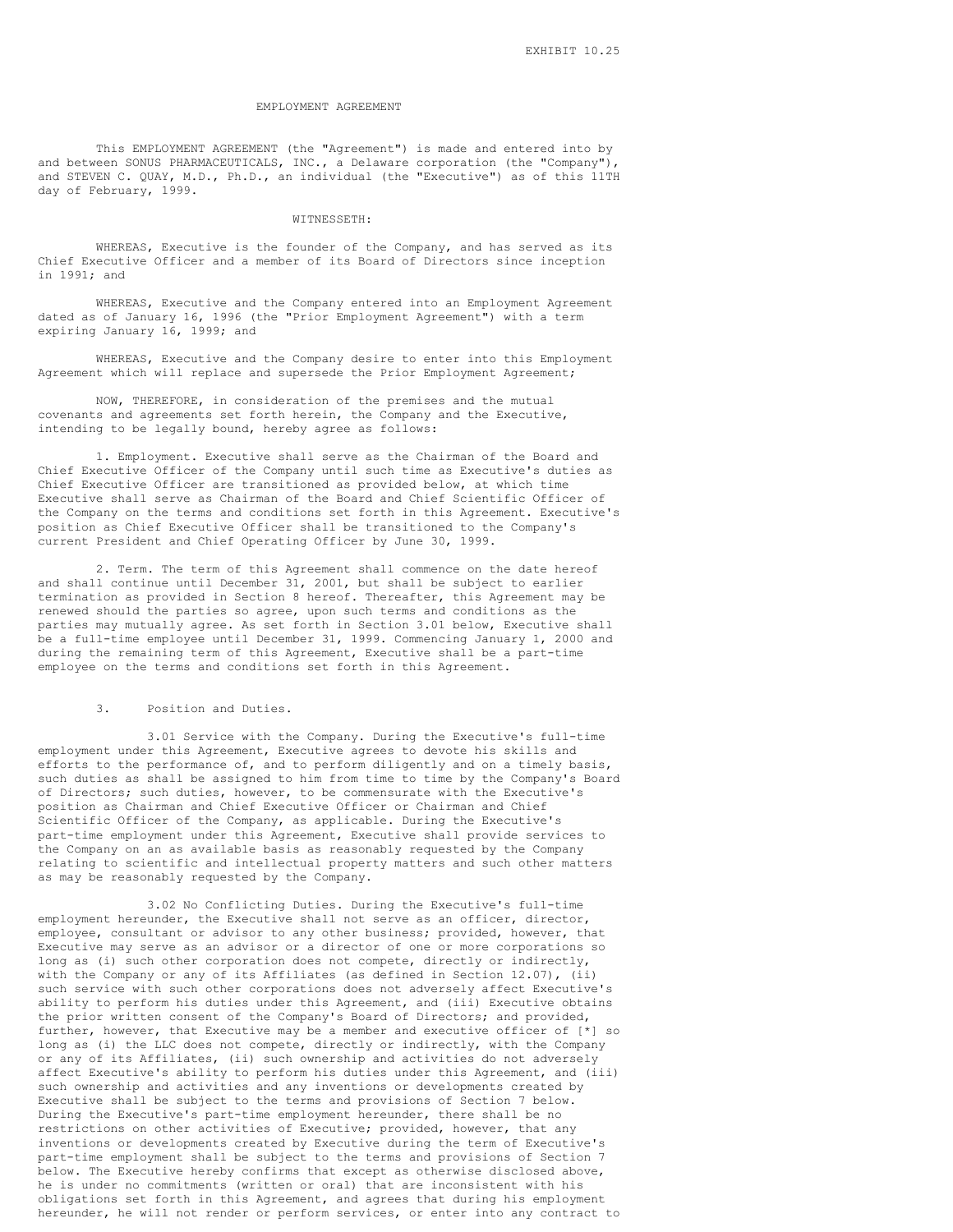do so, for any other corporation, firm, entity or person which are inconsistent with the provisions of this Agreement.

4. Compensation.

4.01 Base Salary. During Executive's full-time employment hereunder, as compensation for all services to be rendered by the Executive to the Company or any of its Affiliates under this Agreement or otherwise, the Company shall pay to the Executive a base annual salary of Three Hundred Eighty Thousand Dollars (\$380,000) (the "Annual Base Salary"). During Executive's part-time employment hereunder, Executive shall be paid on a per diem basis at the rate of \$2,000 per day, less tax, social security and other withholdings. The Annual Base Salary shall be paid in installments in accordance with the Company's normal payroll procedures and policies.

 $\overline{2}$ 

# [\*] CONFIDENTIAL PORTIONS OMITTED AND FILED SEPARATELY WITH COMMISSION

4.02 Incentive Compensation; Option Grant. During Executive's full-time employment hereunder, Executive shall be eligible to participate in any management incentive or bonus compensation plan (hereinafter, "bonus plan") that is approved by the Company's Board of Directors for the Company's executive officers and Executive's participation therein shall be on terms substantially comparable to those afforded to other executive officers of the Company, provided that the Company's Board of Directors shall have the sole discretion to determine the criteria upon which Executive's and the Company's performance will be measured and on which the amount of Executive's bonus compensation shall be based, and such criteria may also be tailored to reflect Executive's position and responsibilities with the Company. Executive's participation in any such bonus plan or plans shall be subject to the provisions, rules and regulations of any such plan or plans and the provisions of this Agreement relating to compensation payable to Executive in the event of termination of his employment; provided that any such plan, if adopted, may provide for deferral of the receipt of any bonus compensation that is awarded and may require Executive to remain in the Company's employ for a specified period or periods of time as a condition to receipt of any bonuses awarded under any such plan. Executive acknowledges and agrees that adoption and implementation of any such bonus plans, and the terms of his participation in any such plans, are not assured as this will require affirmative action by the Board of Directors of the Company. Anything herein to the contrary notwithstanding, Executive has elected during the term of this Agreement to forego participation in the Company's annual bonus program for executive officers in consideration of the grant of options to purchase shares of Common Stock of the Company pursuant to the terms set forth on Schedule A attached hereto and incorporated herein by this reference (the "Option"). Concurrently herewith, the Company and Executive shall enter into a nonqualified option agreement for the Option which is consistent with the terms set forth on Schedule A and the Company's 1999 Stock Incentive Plan.

4.03 Participation in Benefit Plans. The Executive shall be entitled to participate in all employee benefit plans or programs (including vacation time, sick leave and holidays) generally available to all employees of the Company, to the extent that his position, title, tenure with the Company, salary, age, health and other qualifications make him eligible to participate therein. The Executive's participation in any such plans or programs shall be subject to the provisions, rules and regulations thereof that are generally applicable to all participants therein.

4.04 Expenses. In accordance with the Company's policies established from time to time, the Company will pay or reimburse the Executive for all reasonable and necessary out-of-pocket expenses incurred by him in the performance of his duties under this Agreement, subject to the presentment of appropriate vouchers and expense reports.

3

5. Compensation upon the Termination of the Executive's Employment by the Company.

5.01 Involuntary Terminations. In the event that the Executive ceases to be employed by the Company by reason of the termination of Executive's employment pursuant to Section 8.01, Section 8.02 or Section 8.03 below, then he shall not be entitled to any compensation, nor shall the Company have any obligation to pay any sum or have any liability to Executive whether as compensation for his services or as a result or by reason of such termination of employment, other than (i) any unpaid installment of his then current Annual Base Salary which has accrued for services rendered by him through the date of such termination, and (ii) only in the event of the termination of Executive's employment pursuant to Section 8.01 or Section 8.02 hereof, any undistributed bonus that had been awarded to Executive under any bonus plan for any years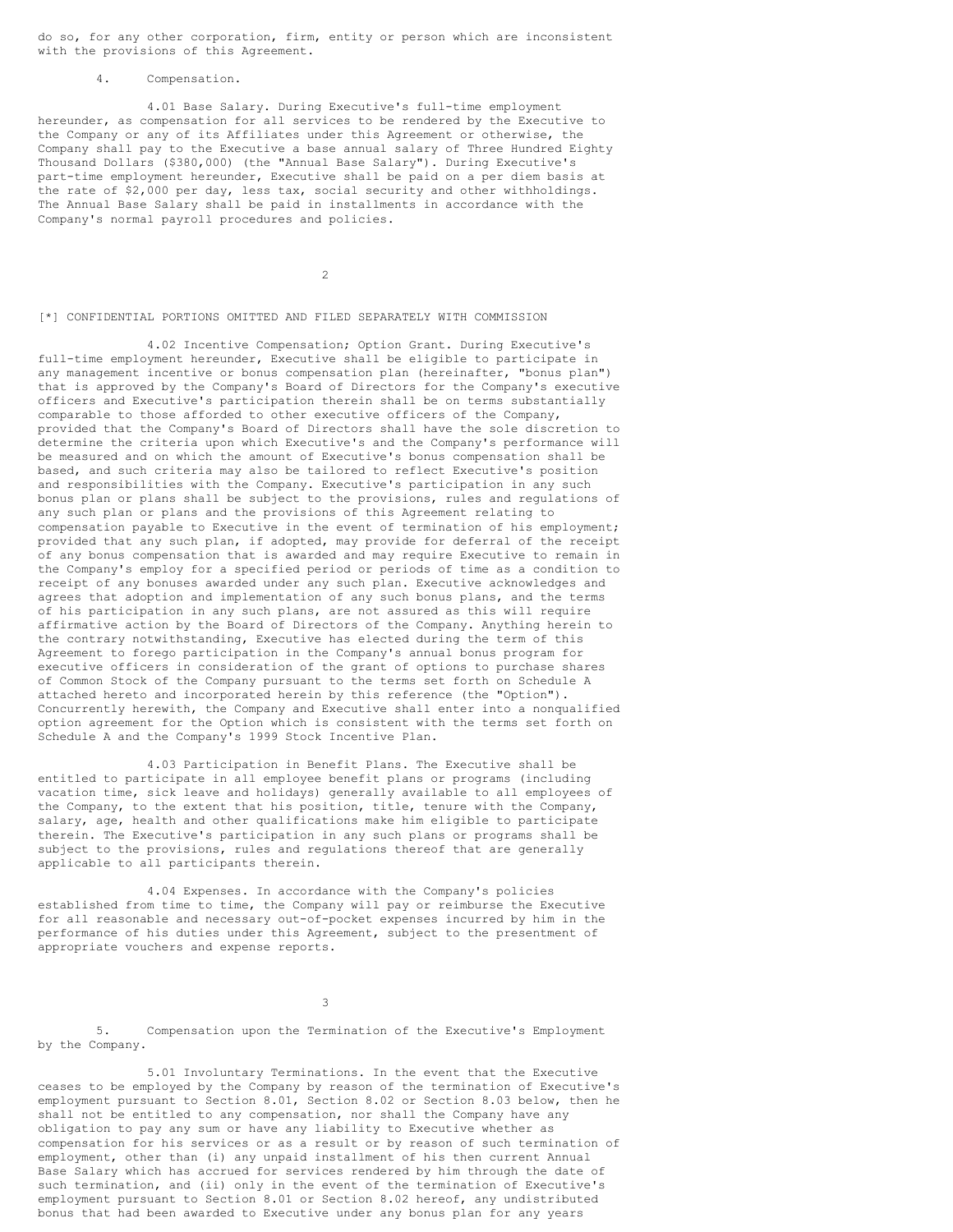prior to the year in which such termination occurred, provided that the payment thereof is not contingent or conditional on Executive's continued employment with the Company or the satisfaction of any other condition that is unsatisfied, pursuant to the plan or plans under which such bonus or bonuses were awarded. All payments required to be made by the Company to the Executive pursuant to this Section 5.01 shall be paid in accordance with the Company's normal payroll procedures and policies and shall be subject to the provisions of Section 12.03 hereof.

5.02 Termination Without Cause or For Good Reason. In the event that the Executive ceases to be employed by the Company during Executive's full-time employment hereunder by reason of the termination of Executive's employment by the Company without Cause pursuant to Section 8.04 below in circumstances that are not encompassed by the Change in Control Agreement dated September 15, 1998 between the Company and Executive (the "Change in Control Agreement"), or by reason of Executive's termination of his employment for Good Reason pursuant to Section 8.05 in circumstances that are not encompassed by the Change in Control Agreement, Executive shall not be entitled to any compensation, nor shall the Company have any obligation to pay any sum or have any liability to Executive whether as compensation for his services or as a result or by reason of such termination of employment, other than:

(a) Any unpaid installment of his then current Annual Base Salary which has accrued for services rendered by Executive through the date of such termination;

(b) Executive confirms that it is not expected that he will participate in any bonus program as referenced in Section 4.02 above. However, in the event Executive should participate in any bonus program of the Company, any undistributed bonus that had been awarded to Executive under any bonus plan in which Executive participates for any years prior to the year in which such termination occurred, provided the payment thereof is not contingent or conditional on the satisfaction of any condition which has not been satisfied other than a condition requiring his continued employment with the Company to a date beyond the date of such termination of employment;

(c) Executive confirms that it is not expected that he will participate in any bonus program as referenced in Section 4.02 above. However, in the event Executive should participate in any bonus program of the Company, if bonuses are paid to other

4

executive officers of the Company for services rendered in the calendar year in which such termination of Executive's employment occurred under any bonus plan for such year in which Executive was a participant at the time of such termination of his employment, then, on the date such bonuses for such year are paid to other executive officers, Executive shall receive a pro-rated bonus in an amount which bears the same ratio to the bonus he would otherwise have received for the year in which such termination occurred, as the number of full calendar months he was employed hereunder in such year bears to 12, but only if the payment of a bonus for such year was not contingent or conditional on the satisfaction of any condition in such plan which has not been satisfied other than a condition requiring Executive's continued employment with the Company beyond the date of such termination of employment; and

(d) A severance payment in the form of continuation of Executive's then Annual Base Salary for a period equal to the greater of (i) the remainder of the initial one year Term of this Agreement, or (ii) twelve (12) consecutive months after the date of Executive's termination.

In the event that Executive ceases to be employed by the Company during Executive's part-time employment hereunder by reason of the termination of Executive's employment by the Company without Cause pursuant to Section 8.04 below in circumstances that are not encompassed by the Change in Control Agreement, or by reason of Executive's termination of his employment for Good Reason pursuant to Section 8.05 in circumstances that are not encompassed by the Change in Control Agreement, Executive should not be entitled to any compensation, nor shall the Company have any obligation to pay any sum or have any liability to Executive whether as compensation for his services or as a result or by reason of such termination of employment.

All payments to be made to Executive under this Section 5 shall be paid net of withholdings made in accordance with the Company's normal payroll procedures and policies. In the event Executive's employment is terminated in circumstances which are encompassed by the Change in Control Agreement, the terms of the Change in Control Agreement shall supersede the terms and provisions of this Agreement.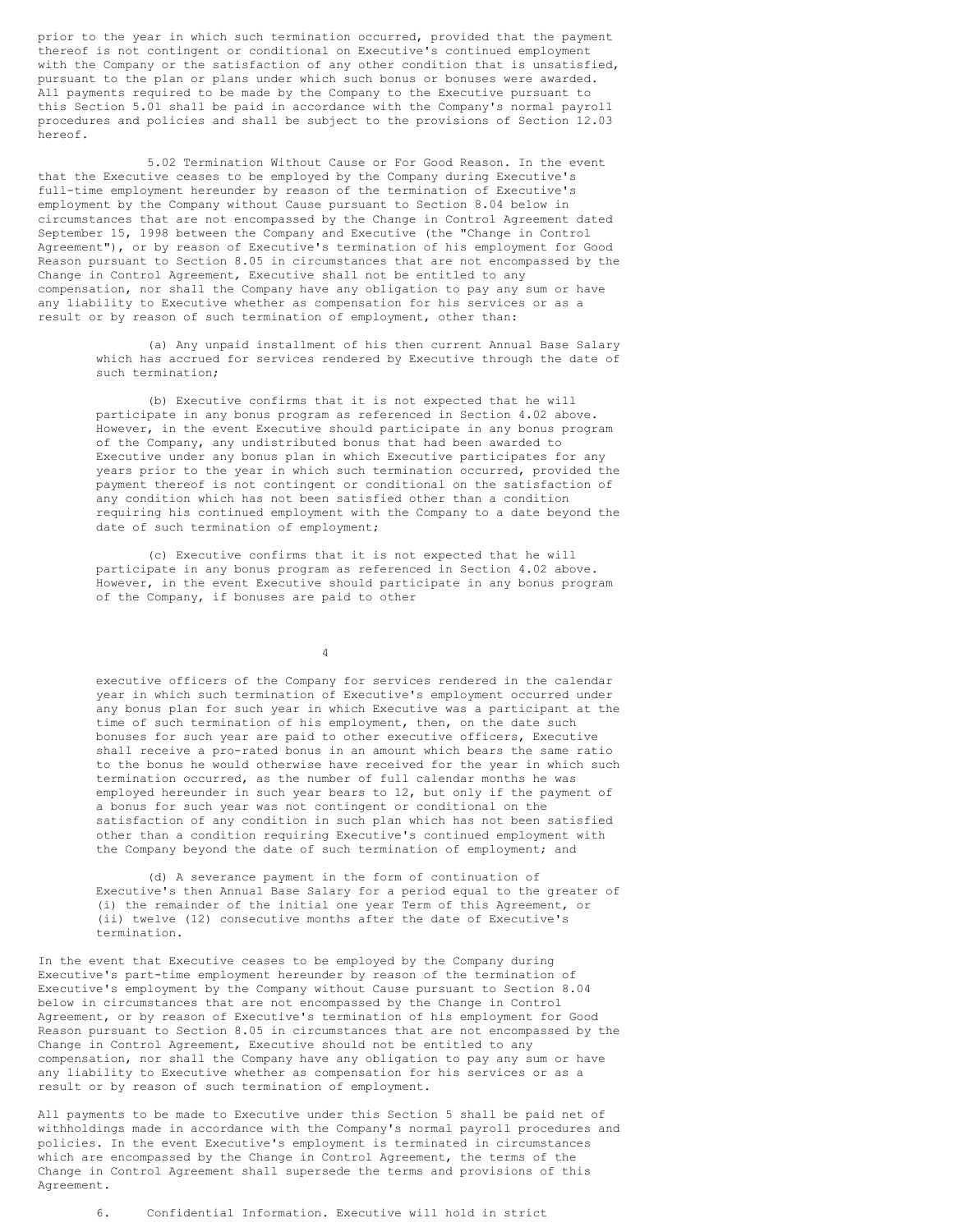confidence and not disclose to any person or entity, without the express prior written authorization of the Board of Directors of the Company, any financial statements or other financial information or data (historical or prospective) of or relating to the Company or any Affiliate that has not been publicly disclosed by the Company, any manufacturing or marketing data or any information relating to any technique, process, formula, developmental or experimental work, work in progress, business methods, trade secrets, any information relating to customers or clients of the Company or any of its Affiliates (including, without limitation, any customer or client list or lists of customer or client sources), acquisition candidates or prospects, or any business or marketing plans, or any other secret, proprietary or confidential information of or relating to the Company or any of its Affiliates or any of their products, services, customers, clients, sales or other business activities or affairs. Executive further agrees that he will not make use of or disclose to any third party any of the above at any time after termination of his employment. Upon termination of his full-time employment, Executive shall deliver to the Company all documents, records, notebooks, workpapers and all

5

similar repositories containing any confidential information concerning the Company or any Affiliate, whether prepared by Executive, the Company or anyone else. The foregoing restrictions shall not apply to (i) information which is or becomes, other than as a result of a breach of this Agreement, generally available to the public or (ii) the disclosure of information required pursuant to a subpoena or other legal process; provided that the Executive shall notify the Company, in writing, of the receipt of any such subpoena or other legal process requiring such disclosure immediately after receipt thereof and the Company shall have a reasonable opportunity to quash such subpoena or other legal process prior to any disclosure by the Executive.

7. Covenants Against Actions Damaging the Company. The Executive agrees that, during the term of this Agreement or at any time thereafter, he will not (i) make any claim that the Executive has any right, interest or title, of any kind or nature whatsoever, in or to any products, methods, practices, processes, discoveries, ideas, improvements, devices, creations, business plans or systems, or, subject to applicable labor laws, inventions relating to the business of the Company or any Affiliate, used, developed or discovered by the Company, any Affiliate or by Executive while employed by the Company or any Affiliate thereof on a full-time or part-time basis, or (ii) disclose any of such matters to any third party; provided, however, that this Section shall not apply to such matters which Executive has developed that (a) do not relate to the business of the Company or any Affiliate or their actual or demonstrably anticipated research and development, (b) did not result from any work performed by Executive for the Company or any Affiliate, and (c) were developed by Executive entirely on his own time or prior to his employment by the Company without using any of the Company's employees, equipment, facilities, supplies, or trade secrets. Executive agrees that during the term of this Agreement, he shall promptly disclose to the Company any invention developed or discovered by Executive for the purpose of determining Executive's and the Company's respective rights in any such invention. Executive further agrees that during the term of this Agreement and for a period of one (1) year following the termination of his employment with the Company, whether for himself or on behalf of or in conjunction with any third party, he shall not hire any employee of the Company or any Affiliate or induce or entice any employee of the Company or any Affiliate to leave his employment with the Company or any Affiliate.

# 8. Termination Prior to Expiration of the Term.

8.01 Disability. Executive's employment shall terminate immediately, without notice, upon the Executive's becoming totally disabled. For purposes of this Agreement, the term "totally disabled" or "total disability" means an inability of Executive, due to a physical or mental illness, injury or impairment, to perform the essential functions of his positions with or without reasonable accommodation, for a period of 180 or more consecutive days, as determined by the Company's Board of Directors.

8.02 Death of Executive. Executive's employment shall terminate immediately, without notice, upon the death of Executive.

8.03 Termination for Cause. The Company may terminate Executive's employment at any time for "Cause" (as hereinafter defined) immediately upon written notice to Executive. As used herein, the term "Cause" shall mean Executive (i) commits a material breach

6

of his duty of loyalty to the Company; (ii) commits an act or fails to act, where such act or failure to act constitutes intentional misconduct, a reckless disregard of the consequences of such act or failure to act, or gross carelessness; (iii) commits a felony, or a misdemeanor involving moral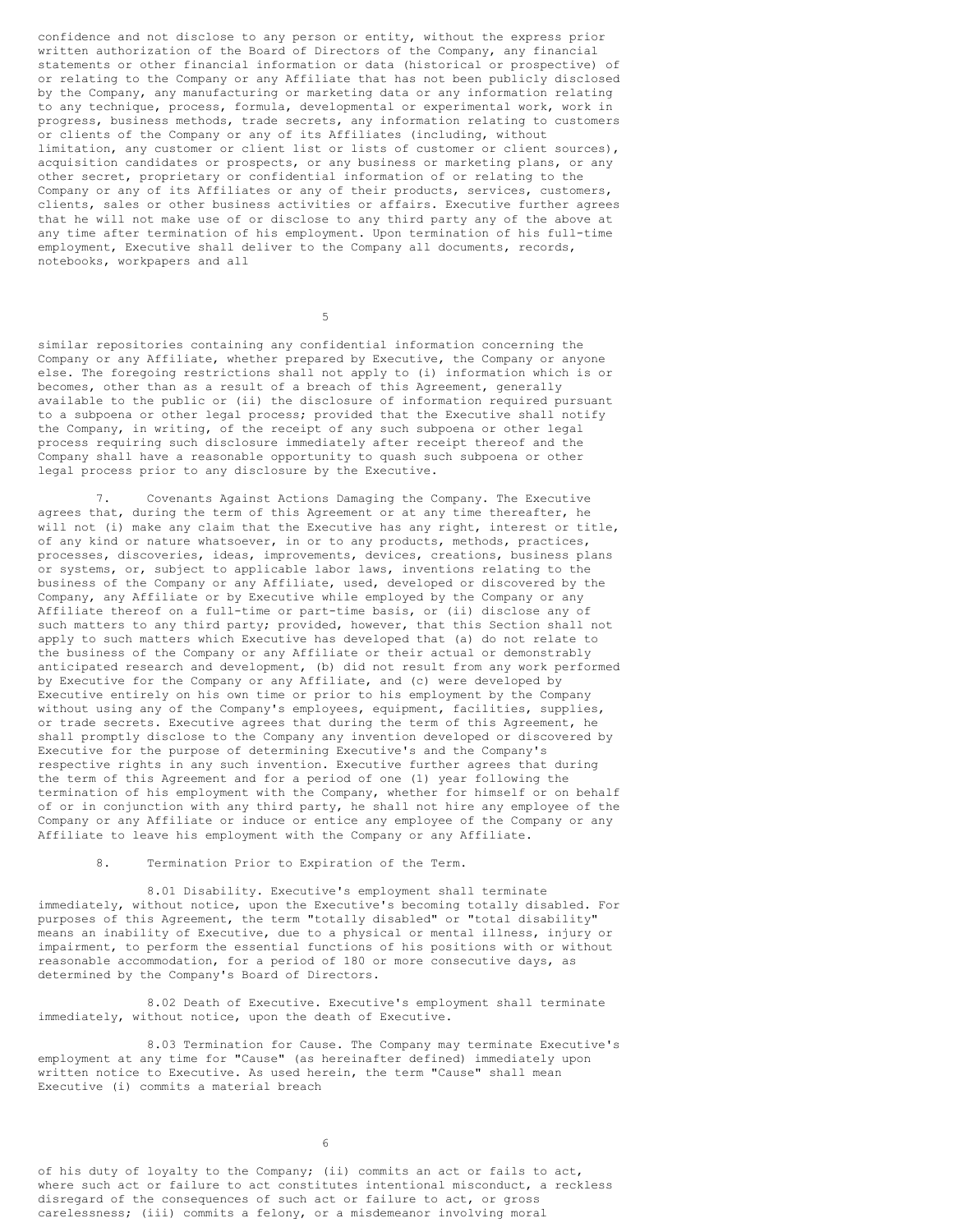turpitude, or subjects the Company or any Affiliate to civil liabilities or civil or criminal penalties or fines; (iv) commits a material breach of any of his covenants contained in Section 6, 7, or 9 hereof; or (vi) has refused or failed to perform any of his material duties to the satisfaction of the Board of Directors of the Company and such refusal or failure has continued after Executive has received at least one (1) written warning specifically advising the Executive of such failure or refusal and the remedial actions which are necessary to be taken by him and he has been given a reasonable time period after such warning to take such remedial actions.

8.04 Termination Without Cause. The Company also may terminate Executive's employment in the absence of the occurrence of an event or circumstance constituting Cause (as defined in Section 8.03 above), for any reason or no reason, at any time effective upon written notice to Executive.

8.05 Termination by Executive for Good Reason. A breach by the Company of any of its material obligations to Executive under this Agreement which continues unremedied for thirty (30) days following receipt of a written notice thereof from Executive that specifies in detail the nature of such breach shall entitle Executive to terminate this Agreement and his employment with the Company "for Good Reason." In the event of a termination of Executive's employment hereunder by Executive for Good Reason, as hereinabove defined, the Company's sole liability and obligation to Executive by reason thereof shall be as set forth in Section 5.02 of this Agreement.

9. Non-Competition. Executive agrees that during his employment by the Company (whether under this Agreement or otherwise), or by any Affiliate, and for a period of two (2) years after the date on which his employment terminates for any reason, he will not engage or participate (whether as employee, employer, consultant, agent, principal, partner, stockholder, lender, corporate officer, director or other representative capacity) in any business that competes with the business of the Company either directly or indirectly through its marketing partners in any city or county within the United States in which the Company is then engaging and continues to engage in its business. In the event any court shall refuse to enforce any portion of the covenant in this Section 9, then such unenforceable portion shall be deemed eliminated and severed from said covenant for the purpose of said court's proceedings to the extent necessary to permit the remaining portions of this covenant to be enforced.

10. Assignment. This Agreement shall not be assignable, in whole or in part, by either party without the written consent of the other party, except that the Company may, without the consent of the Executive, assign its rights and obligations under this Agreement to an Affiliate; or to any unaffiliated corporation, firm or other business entity (i) with or into which the Company may merge or consolidate, or (ii) to which the Company may sell or transfer all or substantially all of its assets. After any such assignment by the Company, the Company shall be discharged from all further liability hereunder and such assignee shall thereafter be deemed to be the Company for the purposes of all provisions of this Agreement including this Section 10.

7

11. Notices. Any notice or other communication regarding this Agreement required to be given pursuant to the terms hereof shall be in writing and shall be deemed to be received by the party to whom its is addressed on the actual date of delivery if personally delivered to such party or, if sent by postage prepaid certified mail, return receipt requested, shall be deemed received two business days following its deposit in the United States Mails. For purposes hereof, a notice personally delivered to the Company shall not be deemed delivered unless it has been personally delivered to the President and Chief Operating Officer of the Company. The addresses of the parties hereto for purposes of mailing notices hereunder are as follows:

| The Company:   | Sonus Pharmaceuticals, Inc.<br>22026 20th Avenue S.E., Suite 102<br>Bothell, Washington 98021 |  |
|----------------|-----------------------------------------------------------------------------------------------|--|
|                | Attention: Board of Directors and President<br>and Chief Operating Officer                    |  |
| The Executive: | Steven C. Quay, M.D., Ph.D.<br>22026 20th Avenue S.E., Suite 102<br>Bothell, Washington 98021 |  |

12. Miscellaneous.

12.01 Governing Law. This Agreement is made under and shall be governed by and construed in accordance with the laws of the State of Washington.

12.02 Prior Agreements. This Agreement contains the entire agreement of the parties relating to the subject matter hereof and supersedes the Prior Employment Agreement and all prior agreements and understanding with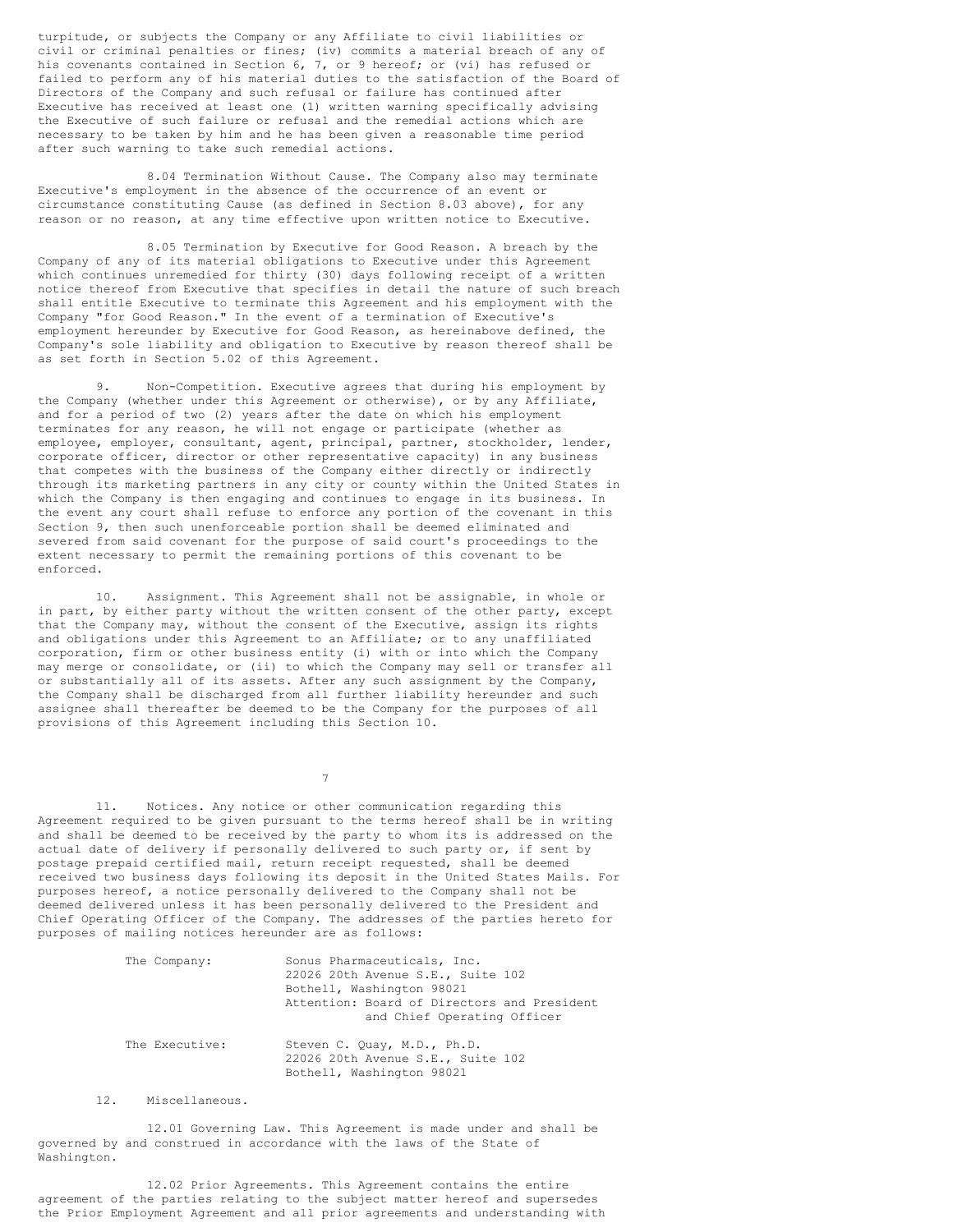respect to such subject matter, and the parties hereto have made no agreements, representations or warranties relating to the subject matter of this Agreement which are not set forth herein.

12.03 Withholding Taxes. The Company may withhold from any salary and benefits payable under this Agreement, including from any severance payment, all federal, state, city or other taxes or amounts as shall be required to be withheld pursuant to any law or governmental regulation or ruling.

12.04 Amendments. No amendment or modification of this Agreement shall be deemed effective unless made in writing signed by the parties hereto.

12.05 No Waiver. No term or condition of this Agreement shall be deemed to have been waived nor shall there be any estoppel to enforce any provisions of this Agreement, except by a statement in writing signed by the party against whom enforcement of the waiver or estoppel is sought. Any written waiver shall not be deemed a continuing waiver unless specifically stated, shall operate only as to the specific term or condition waived and shall not constitute a waiver of such term or condition for the future or as to any act other than that specifically waived.

8

12.06 Severability. To the extent any provision of this Agreement shall be invalid or unenforceable, it shall be considered deleted herefrom and the remainder of such provision and of this Agreement shall be unaffected and shall continue in full force and effect. In furtherance and not in limitation of the foregoing, should the duration or geographical extent of, or business activities covered by any provision of this Agreement be in excess of that which is valid and enforceable under applicable law, then such provision shall be construed to cover only the maximum duration, extent or activities which may validly and enforceably covered under applicable law. The Executive acknowledges the uncertainty of the law in this respect and expressly stipulates that this Agreement shall be given the construction which renders its provisions valid and enforceable to the maximum extent (not exceeding its express terms) possible under applicable law.

12.07 Definitions. As used in this Agreement, the term "Affiliate" (when used with reference to the Company) means any corporation, partnership, joint venture, association or other business entity as to which the Company has the right or power, either directly or indirectly through its control of any other person or entity, either to select a majority of the directors, managers or trustees thereof or to veto any major business decisions of such other corporation, partnership, joint venture, association or other business entity.

12.08 Counterpart Execution. This Agreement may be executed by facsimile and in counterparts, each of which shall be deemed an original and all of which when taken together shall constitute but one and the same instrument.

9

IN WITNESS WHEREOF, the parties hereto have executed this Agreement as of the day and year set forth above.

> SONUS PHARMACEUTICALS, INC. a Delaware corporation

By: /s/ Michael A. Martino ------------------------------------

Michael A. Martino, President and Chief Operating Officer

/s/ Steven C. Quay ------------------------------------ Steven C. Quay, M.D., Ph.D.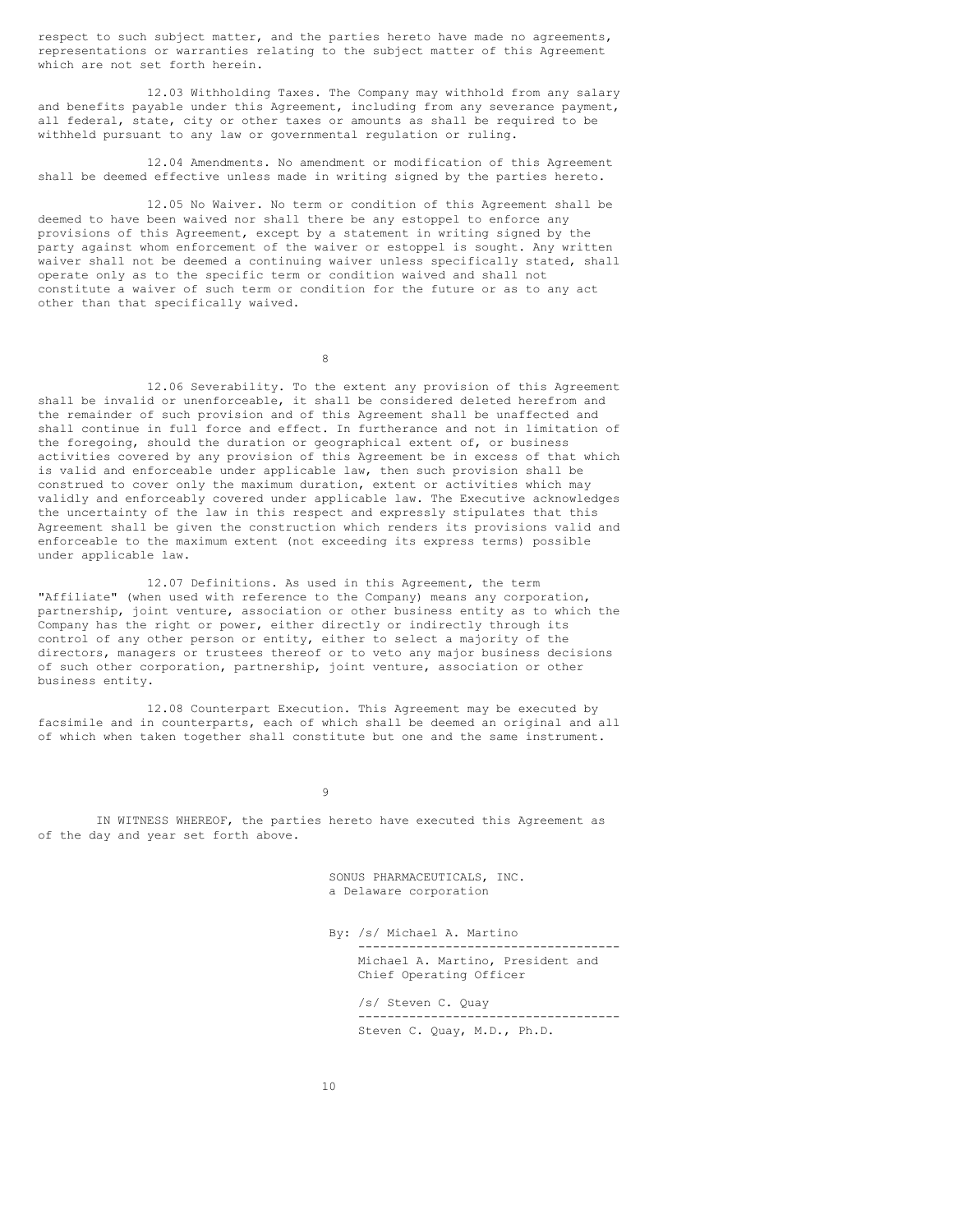#### SONUS PHARMACEUTICALS, INC.

## 1999 NONQUALIFIED STOCK INCENTIVE PLAN

This 1999 NONQUALIFIED STOCK INCENTIVE PLAN (the "Plan") is hereby established by SONUS PHARMACEUTICALS, INC., a Delaware corporation (the "Company"), and adopted by its Board of Directors as of February 11, 1999 (the "Effective Date").

#### ARTICLE 1.

#### PURPOSES OF THE PLAN

1.1 PURPOSES. The purposes of the Plan are (a) to enhance the Company's ability to attract and retain the services of qualified employees, officers and directors (including non-employee directors), and consultants and other service providers upon whose judgment, initiative and efforts the successful conduct and development of the Company's business largely depends, and (b) to provide additional incentives to such persons or entities to devote their utmost effort and skill to the advancement and betterment of the Company, by providing them an opportunity to participate in the ownership of the Company and thereby have an interest in the success and increased value of the Company. It is the intention that this Plan shall be a broadly based plan including qualified employees of the Company.

### ARTICLE 2.

## DEFINITIONS

For purposes of this Plan, the following terms shall have the meanings indicated:

2.1 ADMINISTRATOR. "Administrator" means the Board or, if the Board delegates responsibility for any matter to the Committee, the term Administrator shall mean the Committee.

2.2 AFFILIATED COMPANY. "Affiliated Company" means any "parent corporation" or "subsidiary corporation" of the Company, whether now existing or hereafter created or acquired, as those terms are defined in Sections 424(e) and 424(f) of the Code, respectively.

2.3 BOARD. "Board" means the Board of Directors of the Company.

2.4 CHANGE IN CONTROL. "Change in Control" shall mean the occurrence of any of the following: (i) any "person," as such term is used in Section 13(d) and 14(d) of the Securities Exchange Act of 1934, as amended (the "Exchange Act") (other than the Company, a Company subsidiary, or a Company employee benefit plan, including any trustee of such plan acting as trustee) becomes the "beneficial owner" (as defined in Rule 13d-3 under the Exchange Act), directly or indirectly, of securities of the Company (or a successor to the Company) representing fifty percent (50%) or more of the combined voting power of the then-outstanding securities of the Company or such successor; (ii) at least a majority of the directors of the Company constitute persons who were not at the time of their first election to the Board, candidates proposed by a majority of the Board in office prior to the time of such first election; (iii) a merger or consolidation in which the Company is not the surviving entity, except for a transaction, the principal purpose of which is to change the state

in which the Company is incorporated; (iv) a sale, transfer or other disposition of assets involving fifty percent (50%) or more in value of the assets of the Company; (v) the dissolution of the Company, or liquidation of more than fifty percent (50%) in value of the Company; or (vi) any reverse merger in which the Company is a surviving entity but in which securities possessing more than fifty percent (50%) of the total combined voting power of the Company's outstanding securities are transferred to a person or persons different from the persons holding those securities immediately prior to such reverse merger.

2.5 CODE. "Code" means the Internal Revenue Code of 1986, as amended from time to time.

2.6 COMMITTEE. "Committee" means a committee of two or more members of the Board appointed to administer the Plan, as set forth in Section 7.1 hereof.

2.7 COMMON STOCK. "Common Stock" means the Common Stock, \$.001 par value of the Company, subject to adjustment pursuant to Section 4.2 hereof.

2.8 DISABILITY. "Disability" means permanent and total disability as defined in Section 22(e)(3) of the Code. The Administrator's determination of a Disability or the absence thereof shall be conclusive and binding on all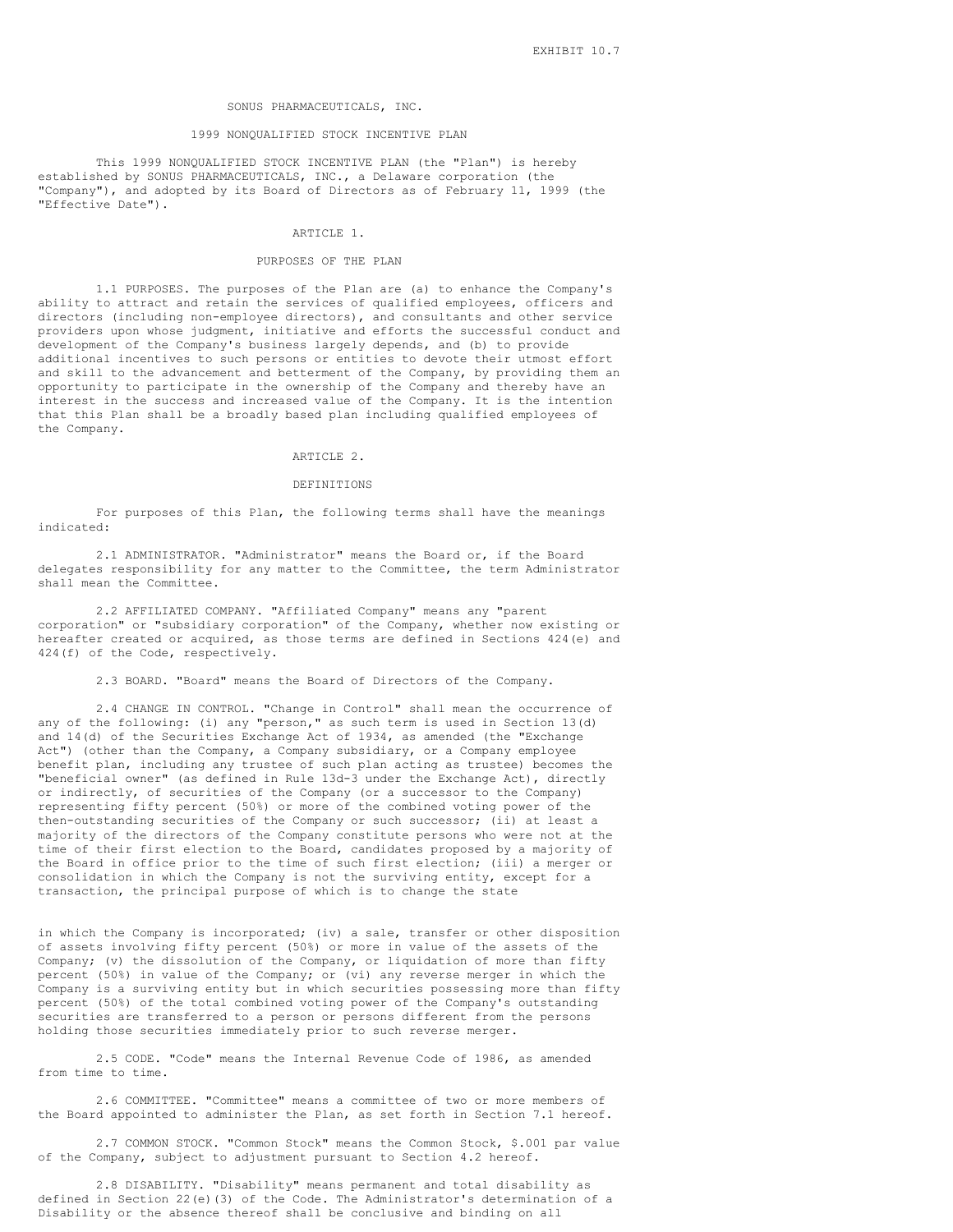2.9 EFFECTIVE DATE. "Effective Date" means the date on which the Plan is adopted by the Board, as set forth on the first page hereof.

2.10 EXERCISE PRICE. "Exercise Price" means the purchase price per share of Common Stock payable upon exercise of an Option.

2.11 FAIR MARKET VALUE. "Fair Market Value" on any given date means the value of one share of Common Stock, determined as follows:

(a) If the Common Stock is then listed or admitted to trading on a Nasdaq market system or a stock exchange which reports closing sale prices, the Fair Market Value shall be the closing sale price on the date of valuation on such Nasdaq market system or principal stock exchange on which the Common Stock is then listed or admitted to trading, or, if no closing sale price is quoted on such day, then the Fair Market Value shall be the closing sale price of the Common Stock on such Nasdaq market system or such exchange on the next preceding day for which a closing sale price is reported.

(b) If the Common Stock is not then listed or admitted to trading on a Nasdaq market system or a stock exchange which reports closing sale prices, the Fair Market Value shall be the average of the closing bid and asked prices of the Common Stock in the over-the-counter market on the date of valuation.

(c) If neither (a) nor (b) is applicable as of the date of valuation, then the Fair Market Value shall be determined by the Administrator in good faith using any reasonable method of evaluation, which determination shall be conclusive and binding on all interested parties.

 $\overline{2}$ 

2.12 NASD DEALER. "NASD Dealer" means a broker-dealer that is a member of the National Association of Securities Dealers, Inc.

2.13 OFFEREE. "Offeree" means a Participant to whom a Right to Purchase has been offered or who has acquired Restricted Stock under the Plan.

2.14 OPTION. "Option" means any option to purchase Common Stock granted pursuant to the Plan.

2.15 OPTION AGREEMENT. "Option Agreement" means the written agreement entered into between the Company and the Optionee with respect to an Option granted under the Plan.

2.16 OPTIONEE. "Optionee" means a Participant who holds an Option.

2.17 PARTICIPANT. "Participant" means an individual or entity who holds an Option, a Right to Purchase or Restricted Stock under the Plan.

2.18 PURCHASE PRICE. "Purchase Price" means the purchase price per share of Restricted Stock payable upon acceptance of a Right to Purchase.

2.19 RESTRICTED STOCK. "Restricted Stock" means shares of Common Stock issued pursuant to Article 6 hereof, subject to any restrictions and conditions as are established pursuant to such Article 6.

2.20 RIGHT TO PURCHASE. "Right to Purchase" means a right to purchase Restricted Stock granted to an Offeree pursuant to Article 6 hereof.

2.21 SERVICE PROVIDER. "Service Provider" means a consultant or other person or entity who provides services to the Company or an Affiliated Company and who the Administrator authorizes to become a Participant in the Plan.

2.22 STOCK PURCHASE AGREEMENT. "Stock Purchase Agreement" means the written agreement entered into between the Company and the Offeree with respect to a Right to Purchase offered under the Plan.

### ARTICLE 3.

## **ELIGIBILITY**

3.1 OPTIONS AND RIGHTS TO PURCHASE. Officers and other key employees of the Company or of an Affiliated Company, members of the Board (whether or not employed by the Company or an Affiliated Company), and Service Providers are eligible to receive Options or Rights to Purchase under the Plan.

3.2 LIMITATION ON SHARES. In no event shall any Participant be granted Options or Rights to Purchase in any one calendar year pursuant to which the aggregate number of shares of Common Stock that may be acquired thereunder exceeds 300,000 shares.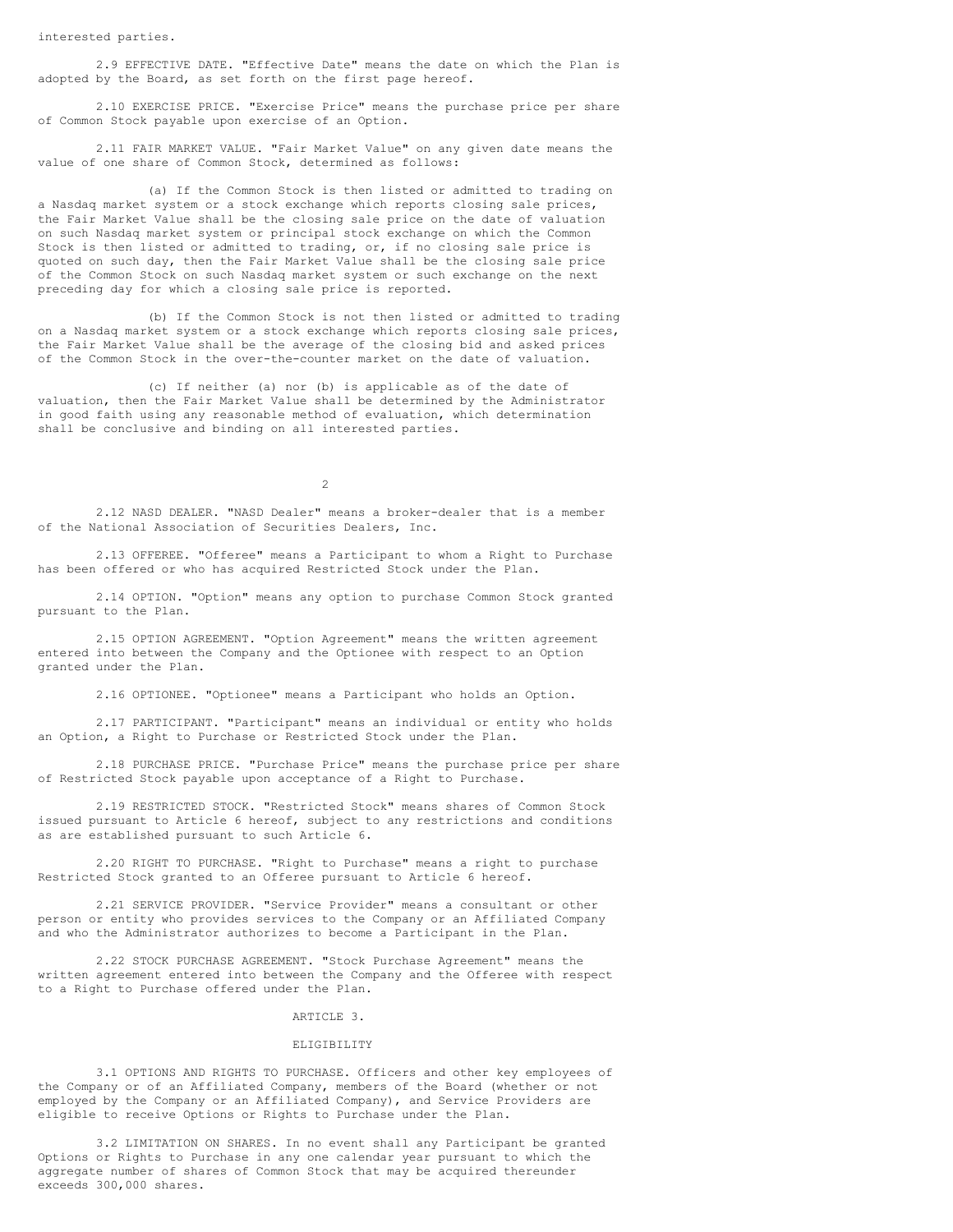## ARTICLE 4.

## PLAN SHARES

4.1 SHARES SUBJECT TO THE PLAN. A total of 600,000 shares of Common Stock may be issued under the Plan, subject to adjustment as to the number and kind of shares pursuant to Section 4.2 hereof. For purposes of this limitation, in the event that (a) all or any portion of any Option or Right to Purchase granted or offered under the Plan can no longer under any circumstances be exercised, or (b) any shares of Common Stock are reacquired by the Company pursuant to a Stock Purchase Agreement, the shares of Common Stock allocable to the unexercised portion of such Option or such Right to Purchase, or the shares so reacquired, shall again be available for grant or issuance under the Plan.

4.2 CHANGES IN CAPITAL STRUCTURE. In the event that the outstanding shares of Common Stock are hereafter increased or decreased or changed into or exchanged for a different number or kind of shares or other securities of the Company by reason of a recapitalization, stock split, combination of shares, reclassification, stock dividend, or other change in the capital structure of the Company, then appropriate adjustments shall be made by the Administrator to the aggregate number and kind of shares subject to this Plan, and the number and kind of shares and the price per share subject to outstanding Option Agreements, Rights to Purchase and Stock Purchase Agreements in order to preserve, as nearly as practical, but not to increase, the benefits to Participants.

#### ARTICLE 5.

### OPTIONS

5.1 OPTION AGREEMENT. Each Option granted pursuant to this Plan shall be evidenced by an Option Agreement which shall specify the number of shares subject thereto, the vesting provisions relating to such Option, and the Exercise Price per share. As soon as is practical following the grant of an Option, an Option Agreement shall be duly executed and delivered by or on behalf of the Company to the Optionee to whom such Option was granted. Each Option Agreement shall be in such form and contain such additional terms and conditions, not inconsistent with the provisions of this Plan, as the Administrator shall, from time to time, deem desirable, including, without limitation, the imposition of any rights of first refusal and resale obligations upon any shares of Common Stock acquired pursuant to an Option Agreement. Each Option Agreement may be different from each other Option Agreement. Options granted under the Plan shall not be incentive stock options within the meaning of Section 424 of the Code.

5.2 EXERCISE PRICE. The Exercise Price per share of Common Stock covered by each Option shall be determined by the Administrator, provided that the Exercise Price shall not be less than 85% of Fair Market Value on the date the Option is granted.

5.3 PAYMENT OF EXERCISE PRICE. Payment of the Exercise Price shall be made upon exercise of an Option and may be made, in the discretion of the Administrator, subject to any legal restrictions, by: (a) cash; (b) check; (c) the surrender of shares of Common Stock owned by the Optionee that have been held by the Optionee for at least six (6) months, which surrendered shares shall be valued at Fair Market Value as of the date of such exercise; (d) the Optionee's promissory

4

note in a form and on terms acceptable to the Administrator; (e) the cancellation of indebtedness of the Company to the Optionee; (f) the waiver of compensation due or accrued to the Optionee for services rendered; (g) provided that a public market for the Common Stock exists, a "same day sale" commitment from the Optionee and an NASD Dealer whereby the Optionee irrevocably elects to exercise the Option and to sell a portion of the shares so purchased to pay for the Exercise Price and whereby the NASD Dealer irrevocably commits upon receipt of such shares to forward the Exercise Price directly to the Company; (h) provided that a public market for the Common Stock exists, a "margin" commitment from the Optionee and an NASD Dealer whereby the Optionee irrevocably elects to exercise the Option and to pledge the shares so purchased to the NASD Dealer in a margin account as security for a loan from the NASD Dealer in the amount of the Exercise Price, and whereby the NASD Dealer irrevocably commits upon receipt of such shares to forward the Exercise Price directly to the Company; or (i) any combination of the foregoing methods of payment or any other consideration or method of payment as shall be permitted by applicable corporate law.

5.4 TERM AND TERMINATION OF OPTIONS. The term and provisions for termination of each Option shall be as fixed by the Administrator, but no Option may be exercisable more than ten (10) years after the date it is granted.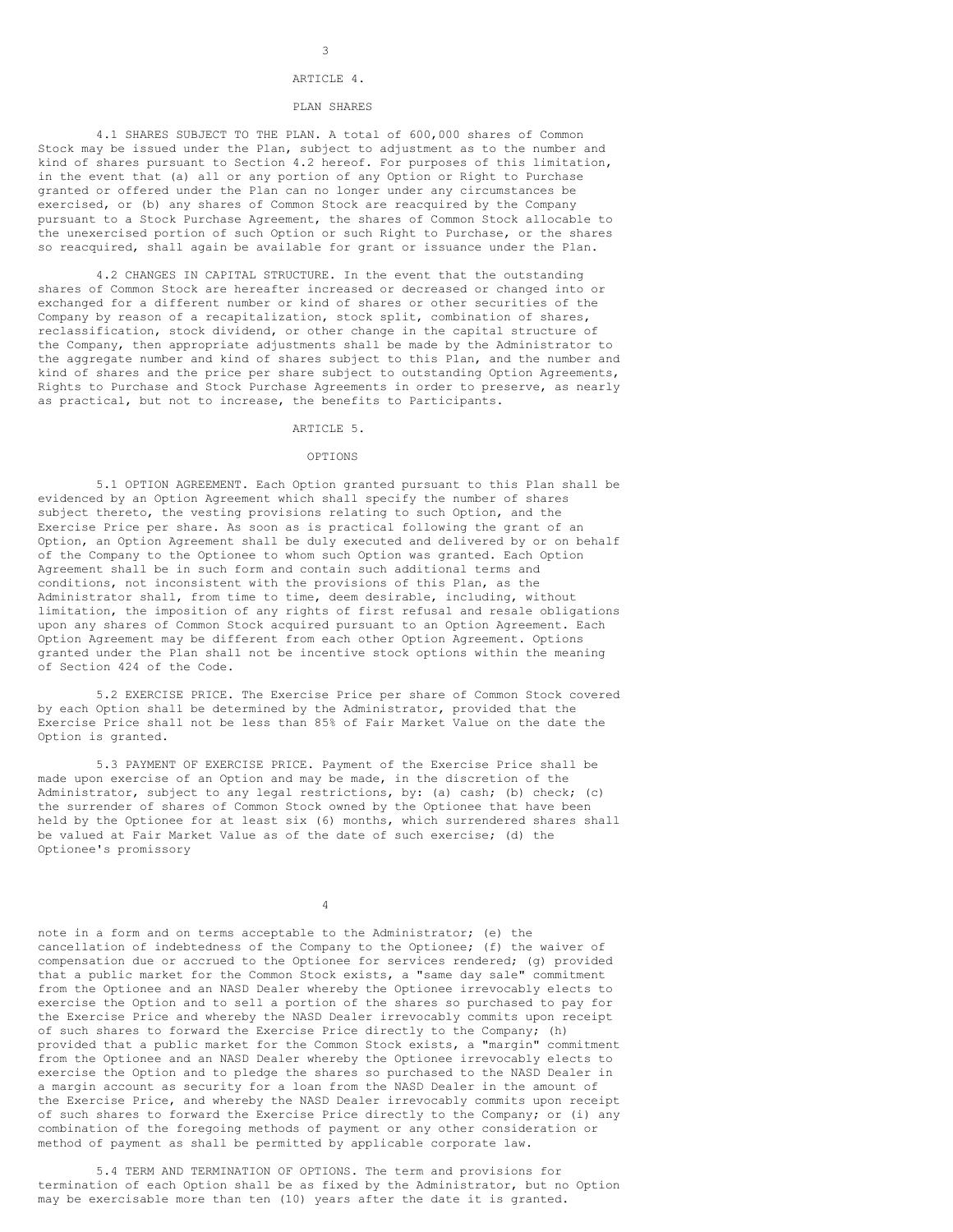5.5 VESTING AND EXERCISE OF OPTIONS. Each Option shall vest and become exercisable in one or more installments at such time or times and subject to such conditions, including without limitation the achievement of specified performance goals or objectives, as shall be determined by the Administrator.

5.6 NONTRANSFERABILITY OF OPTIONS. Options shall not be transferable by an Optionee or a transferee of an Optionee except (i) by will or the laws of descent and distribution; or (ii) with the prior written consent of the Company, which consent may be withheld by the Company in the Company's sole discretion.

5.7 RIGHTS AS STOCKHOLDER. An Optionee or permitted transferee of an Option shall have no rights or privileges as a stockholder with respect to any shares covered by an Option until such Option has been duly exercised and certificates representing shares purchased upon such exercise have been issued to such person.

5.8 RESTRICTIONS ON UNDERLYING SHARES OF COMMON STOCK. Shares of Common Stock issued pursuant to the exercise of an Option may be sold, assigned, transferred, pledged and otherwise encumbered or disposed of, except as specifically provided in the Option Agreement.

## ARTICLE 6.

#### RIGHTS TO PURCHASE

6.1 NATURE OF RIGHT TO PURCHASE AND PURCHASE PRICE. A Right to Purchase granted to an Offeree entitles the Offeree to purchase, for a Purchase Price determined by the Administrator, shares of Common Stock subject to such terms, restrictions and conditions as the Administrator may determine at the time of grant ("Restricted Stock"). Such conditions may include, but are not limited to, continued employment or the achievement of specified performance goals or objectives. The

5

Purchase Price per share of Common Stock covered by each Right to Purchase shall be determined by the Administrator.

6.2 ACCEPTANCE OF RIGHT TO PURCHASE. An Offeree shall have no rights with respect to the Restricted Stock subject to a Right to Purchase unless the Offeree shall have accepted the Right to Purchase within ten (10) days (or such longer or shorter period as the Administrator may specify) following the grant of the Right to Purchase by making payment of the full Purchase Price to the Company in the manner set forth in Section 6.3 hereof and by executing and delivering to the Company a Stock Purchase Agreement. Each Stock Purchase Agreement shall be in such form, and shall set forth the Purchase Price and such other terms, conditions and restrictions of the Restricted Stock, not inconsistent with the provisions of this Plan, as the Administrator shall, from time to time, deem desirable. Each Stock Purchase Agreement may be different from each other Stock Purchase Agreement.

6.3 PAYMENT OF PURCHASE PRICE. Subject to any legal restrictions, payment of the Purchase Price upon acceptance of a Right to Purchase Restricted Stock may be made, in the discretion of the Administrator, by: (a) cash; (b) check; (c) the surrender of shares of Common Stock owned by the Offeree that have been held by the Offeree for at least six (6) months, which surrendered shares shall be valued at Fair Market Value as of the date of such exercise; (d) the Offeree's promissory note in a form and on terms acceptable to the Administrator; (e) the cancellation of indebtedness of the Company to the Offeree; (f) the waiver of compensation due or accrued to the Offeree for services rendered; or (g) any combination of the foregoing methods of payment or any other consideration or method of payment as shall be permitted by applicable corporate law.

6.4 RIGHTS AS A STOCKHOLDER. Upon complying with the provisions of Section 6.2 hereof, an Offeree shall have the rights of a stockholder with respect to the Restricted Stock purchased pursuant to the Right to Purchase, including voting and dividend rights, subject to the terms, restrictions and conditions as are set forth in the Stock Purchase Agreement. Unless the Administrator shall determine otherwise, certificates evidencing shares of Restricted Stock shall remain in the possession of the Company until such shares have vested in accordance with the terms of the Stock Purchase Agreement.

6.5 RESTRICTIONS AND REPURCHASE RIGHT. Vested Shares of Restricted Stock may be sold, assigned, transferred, pledged and otherwise encumbered or disposed of, except as specifically provided in the Stock Purchase Agreement. In the event of termination of a Participant's employment, service as a director of the Company or Service Provider status for any reason whatsoever (including death or disability), the Stock Purchase Agreement may provide, in the discretion of the Administrator, that the Company shall have the right, exercisable at the discretion of the Administrator, to repurchase, at the original Purchase Price, any shares of Restricted Stock which have not vested as of the date of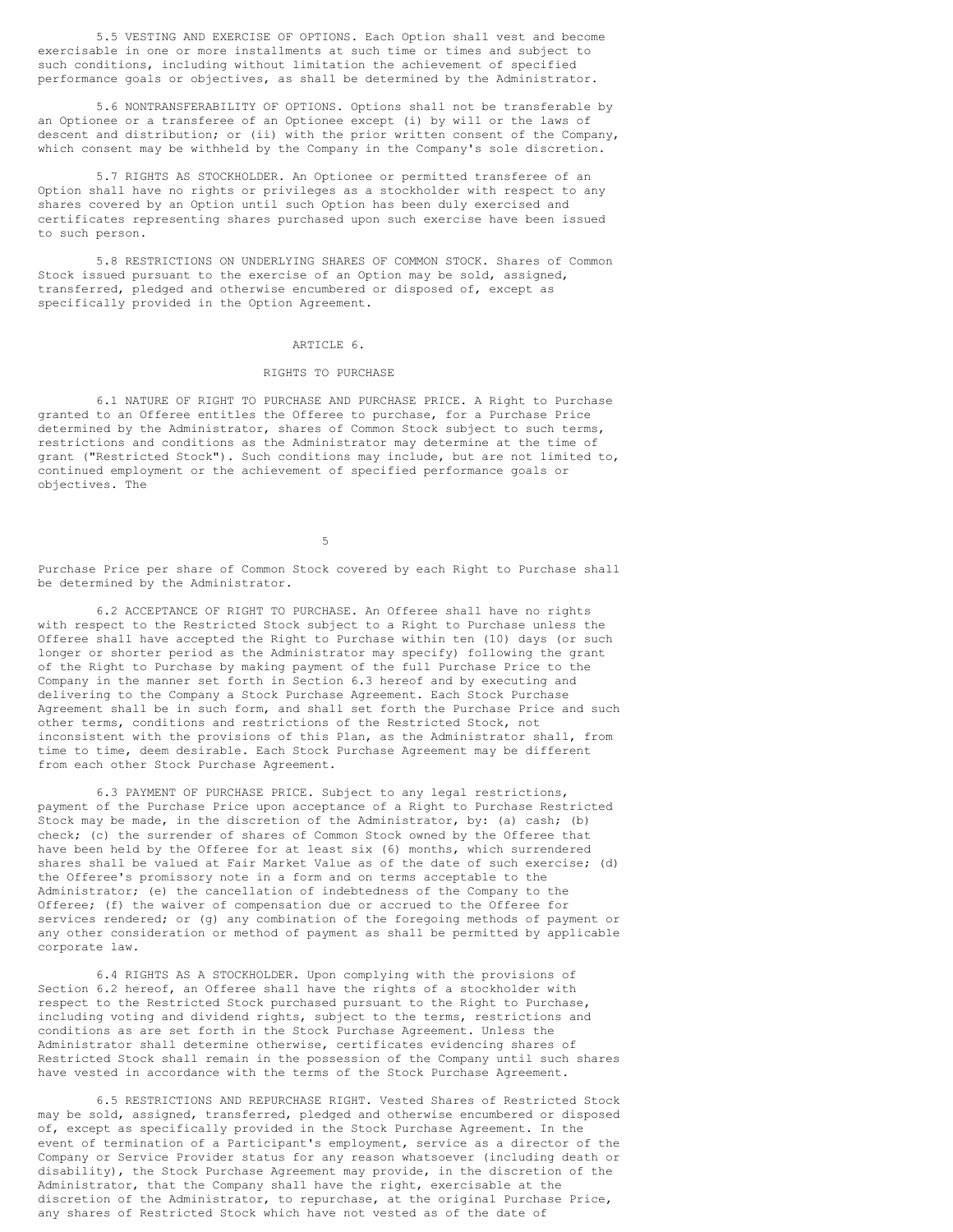6.6 VESTING OF RESTRICTED STOCK. The Stock Purchase Agreement shall specify, if applicable as determined by the Administrator in its discretion, the date or dates, the performance goals or objectives which must be achieved, and any other conditions on which the Restricted Stock may vest.

6

6.7 DIVIDENDS. If payment for shares of Restricted Stock is made by promissory note, any cash dividends paid with respect to the Restricted Stock may be applied, in the discretion of the Administrator, to repayment of such note.

6.8 NONASSIGNABILITY OF RIGHTS. Rights to Purchase shall not be transferable by a Participant or a transferee of a Participant except (i) by will or the laws of descent and distribution; or (ii) with the prior written consent of the Company, which consent may be withheld by the Company in the Company's sole discretion.

## ARTICLE 7.

#### ADMINISTRATION OF THE PLAN

7.1 ADMINISTRATOR. Authority to control and manage the operation and administration of the Plan shall be vested in the Board, which may delegate such responsibilities in whole or in part to a committee consisting of two (2) or more members of the Board (the "Committee"). Members of the Committee may be appointed from time to time by, and shall serve at the pleasure of, the Board. As used herein, the term "Administrator" means the Board or, with respect to any matter as to which responsibility has been delegated to the Committee, the term Administrator shall mean the Committee.

7.2 POWERS OF THE ADMINISTRATOR. In addition to any other powers or authority conferred upon the Administrator elsewhere in the Plan or by law, the Administrator shall have full power and authority: (a) to determine the persons to whom, and the time or times at which, Options shall be granted and Rights to Purchase shall be offered, the number of shares to be represented by each Option and Right to Purchase and the consideration to be received by the Company upon the exercise thereof; (b) to interpret the Plan; (c) to create, amend or rescind rules and regulations relating to the Plan; (d) to determine the terms, conditions and restrictions contained in, and the form of, Option Agreements and Stock Purchase Agreements; (e) to determine the identity or capacity of any persons who may be entitled to exercise a Participant's rights under any Option or Right to Purchase under the Plan; (f) to correct any defect or supply any omission or reconcile any inconsistency in the Plan or in any Option Agreement or Stock Purchase Agreement; (g) to accelerate the vesting of any Option or release or waive any repurchase rights of the Company with respect to Restricted Stock; (h) to extend the exercise date of any Option or acceptance date of any Right to Purchase; (i) to provide for rights of first refusal and/or repurchase rights; (j) to amend outstanding Option Agreements and Stock Purchase Agreements to provide for, among other things, any change or modification which the Administrator could have provided for upon the grant of an Option or Right to Purchase or in furtherance of the powers provided for herein; and (k) to make all other determinations necessary or advisable for the administration of the Plan, but only to the extent not contrary to the express provisions of the Plan. Any action, decision, interpretation or determination made in good faith by the Administrator in the exercise of its authority conferred upon it under the Plan shall be final and binding on the Company and all Participants.

7.3 LIMITATION ON LIABILITY. No employee of the Company or member of the Board or Committee shall be subject to any liability with respect to duties under the Plan unless the person acts fraudulently or in bad faith. To the extent permitted by law, the Company shall indemnify each member of the Board or Committee, and any employee of the Company with duties under the Plan,

7

who was or is a party, or is threatened to be made a party, to any threatened, pending or completed proceeding, whether civil, criminal, administrative or investigative, by reason of such person's conduct in the performance of duties under the Plan.

## ARTICLE 8.

## CHANGE IN CONTROL

8.1 CHANGE IN CONTROL. In order to preserve a Participant's rights in the event of a Change in Control of the Company, (i) the time period relating to the exercise or realization of all outstanding Options, Rights to Purchase and Restricted Stock shall automatically accelerate immediately prior to the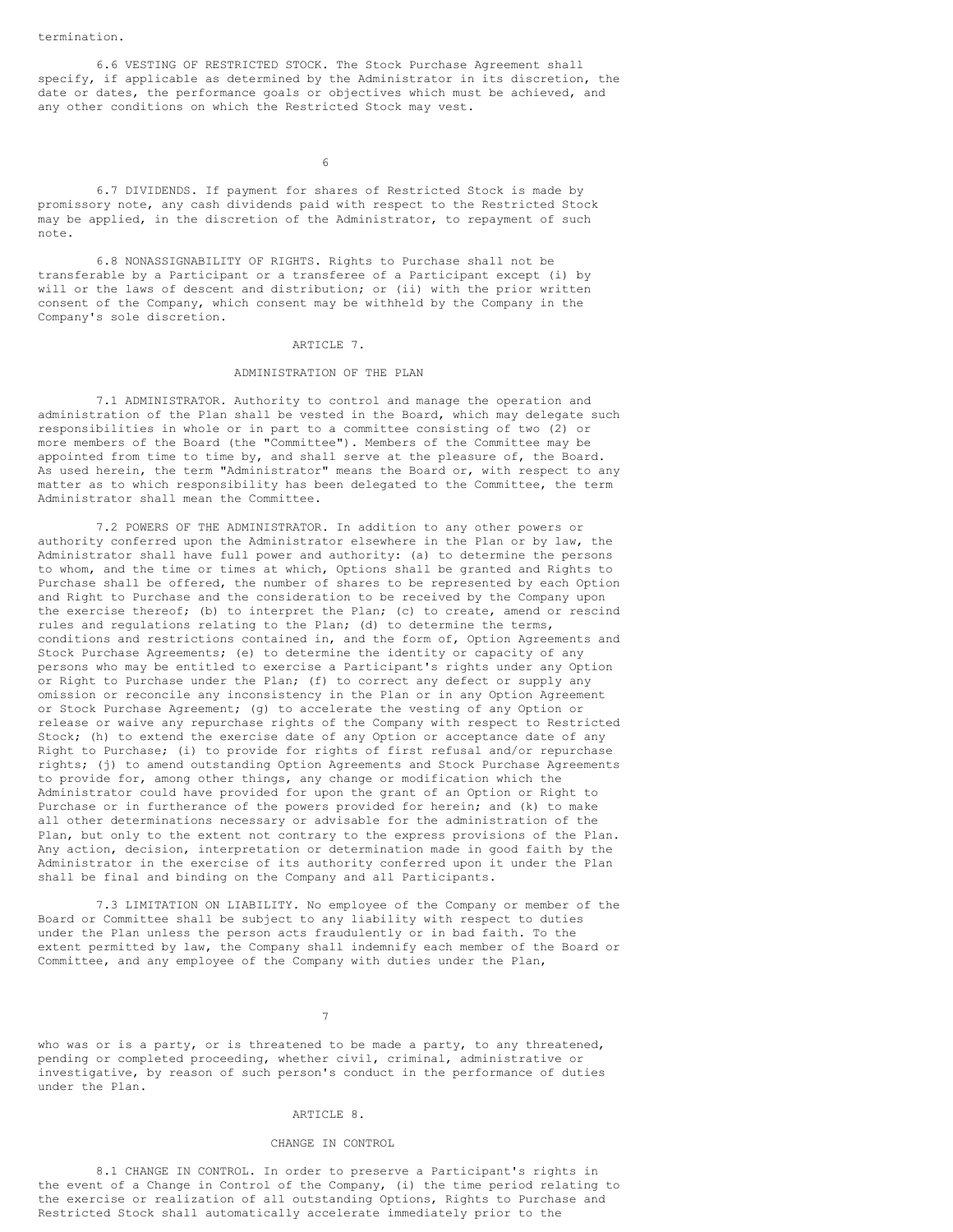consummation of such Change in Control, and (ii) with respect to Options and Rights to Purchase, the Administrator in its discretion may, at any time an Option or Right to Purchase is granted, or at any time thereafter, take one or more of the following actions: (A) provide for the purchase or exchange of each Option or Right to Purchase for an amount of cash or other property having a value equal to the difference, or spread, between (x) the value of the cash or other property that the Participant would have received pursuant to such Change in Control transaction in exchange for the shares issuable upon exercise of the Option or Right to Purchase had the Option or Right to Purchase been exercised immediately prior to such Change in Control transaction and (y) the Exercise Price of such Option or the Purchase Price under such Right to Purchase, plus, in each case, any required tax withholdings, (B) adjust the terms of the Options and Rights to Purchase in a manner determined by the Administrator to reflect the Change in Control, (C) cause the Options and Rights to Purchase to be assumed, or new rights substituted therefor, by another entity, through the continuance of the Plan and the assumption of outstanding Options and Rights to Purchase, or the substitution for such Options and Rights to Purchase of new options and new rights to purchase of comparable value covering shares of a successor corporation, with appropriate adjustments as to the number and kind of shares and Exercise Prices, in which event the Plan and such Options and Rights to Purchase, or the new options and rights to purchase substituted therefor, shall continue in the manner and under the terms so provided, or (D) make such other provision as the Administrator may consider equitable. If the Administrator does not take any of the forgoing actions, all Options and Rights to Purchase shall terminate upon the consummation of the Change in Control and the Administrator shall cause written notice of the proposed transaction to be given to all Participants not less than thirty (30) days prior to the anticipated effective date of the proposed transaction.

# 8

### ARTICLE 9.

## AMENDMENT AND TERMINATION OF THE PLAN

9.1 AMENDMENTS. The Board may from time to time alter, amend, suspend or terminate the Plan in such respects as the Board may deem advisable. No such alteration, amendment, suspension or termination shall be made which shall substantially affect or impair the rights of any Participant under an outstanding Option Agreement or Stock Purchase Agreement without such Participant's consent. The Board may alter or amend the Plan to comply with requirements under the Code relating to Options which give Optionees more favorable tax treatment than that applicable to Options granted under this Plan as of the date of its adoption, or to comply with provisions under applicable securities laws, including without limitation, Rule 16b-3 under the Securities Exchange Act of 1934, as amended. Upon any such alteration or amendment, any outstanding Option granted hereunder may, if the Administrator so determines and if permitted by applicable law, be subject to the more favorable tax treatment afforded to an Optionee pursuant to such terms and conditions.

9.2 PLAN TERMINATION. Unless the Plan shall theretofore have been terminated, the Plan shall terminate on the tenth (10th) anniversary of the Effective Date and no Options or Rights to Purchase may be granted under the Plan thereafter, but Option Agreements, Stock Purchase Agreements and Rights to Purchase then outstanding shall continue in effect in accordance with their respective terms.

### ARTICLE 10.

## TAX WITHHOLDING

10.1 WITHHOLDING. The Company shall have the power to withhold, or require a Participant to remit to the Company, an amount sufficient to satisfy any applicable Federal, state, and local tax withholding requirements with respect to any Options exercised or Restricted Stock issued under the Plan. To the extent permissible under applicable tax, securities and other laws, the Administrator may, in its sole discretion and upon such terms and conditions as it may deem appropriate, permit a Participant to satisfy his or her obligation to pay any such tax, in whole or in part, up to an amount determined on the basis of the highest marginal tax rate applicable to such Participant, by (a) directing the Company to apply shares of Common Stock to which the Participant is entitled as a result of the exercise of an Option or as a result of the purchase of or lapse of restrictions on Restricted Stock or (b) delivering to the Company shares of Common Stock owned by the Participant. The shares of Common Stock so applied or delivered in satisfaction of the Participant's tax withholding obligation shall be valued at their Fair Market Value as of the date of measurement of the amount of income subject to withholding.

### ARTICLE 11.

#### MISCELLANEOUS

## 11.1 BENEFITS NOT ALIENABLE. Other than as provided above, benefits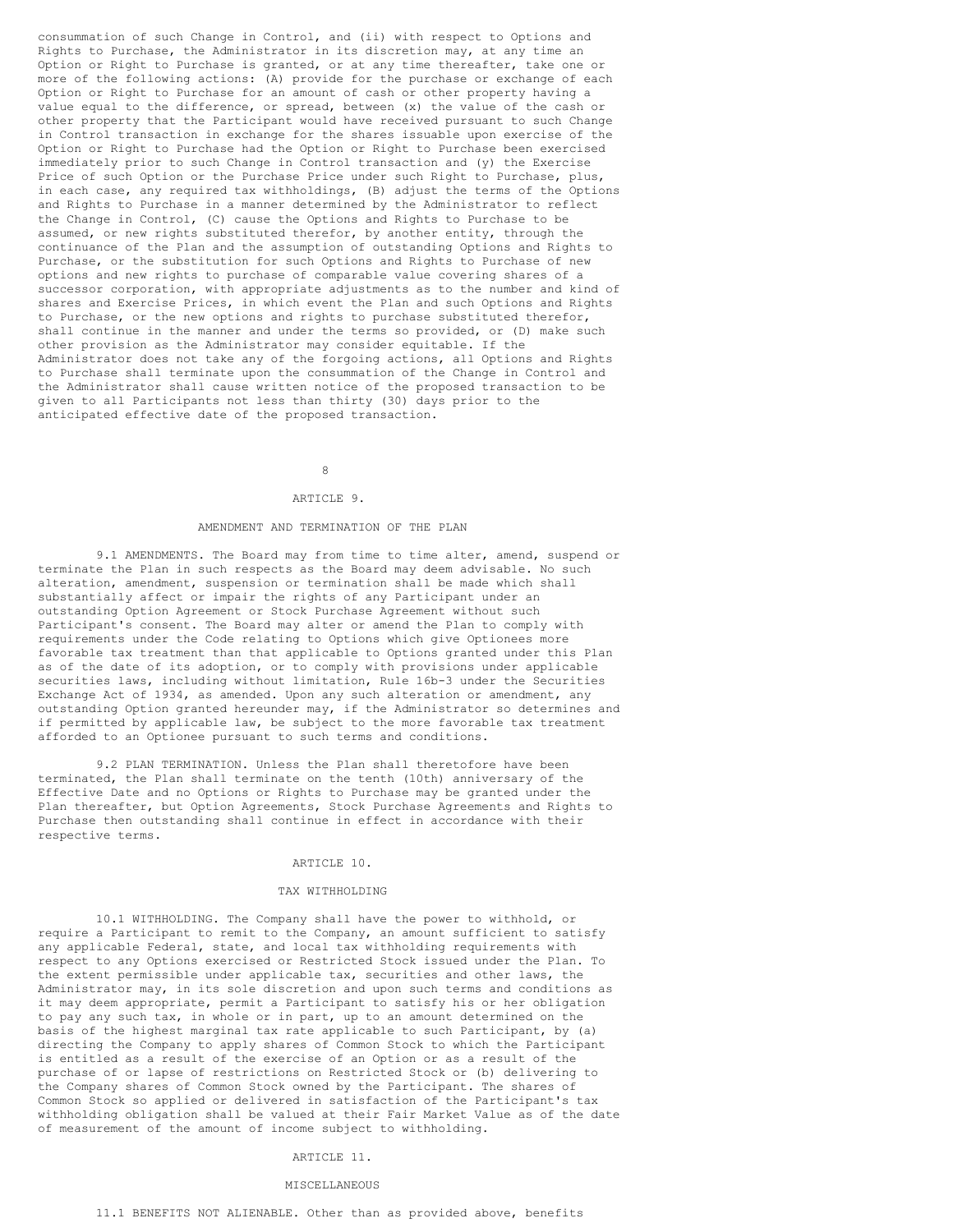under the Plan may not be assigned or alienated, whether voluntarily or involuntarily. Any unauthorized attempt at assignment, transfer, pledge or other disposition shall be without effect.

9

11.2 NO ENLARGEMENT OF EMPLOYEE RIGHTS. This Plan is strictly a voluntary undertaking on the part of the Company and shall not be deemed to constitute a contract between the Company and any Participant to be consideration for, or an inducement to, or a condition of, the employment of any Participant. Nothing contained in the Plan shall be deemed to give the right to any Participant to be retained as an employee of the Company or any Affiliated Company or to limit the right of the Company or any Affiliated Company to discharge any Participant at any time.

11.3 APPLICATION OF FUNDS. The proceeds received by the Company from the sale of Common Stock pursuant to Option Agreements and Stock Purchase Agreements, except as otherwise provided herein, will be used for general corporate purposes.

10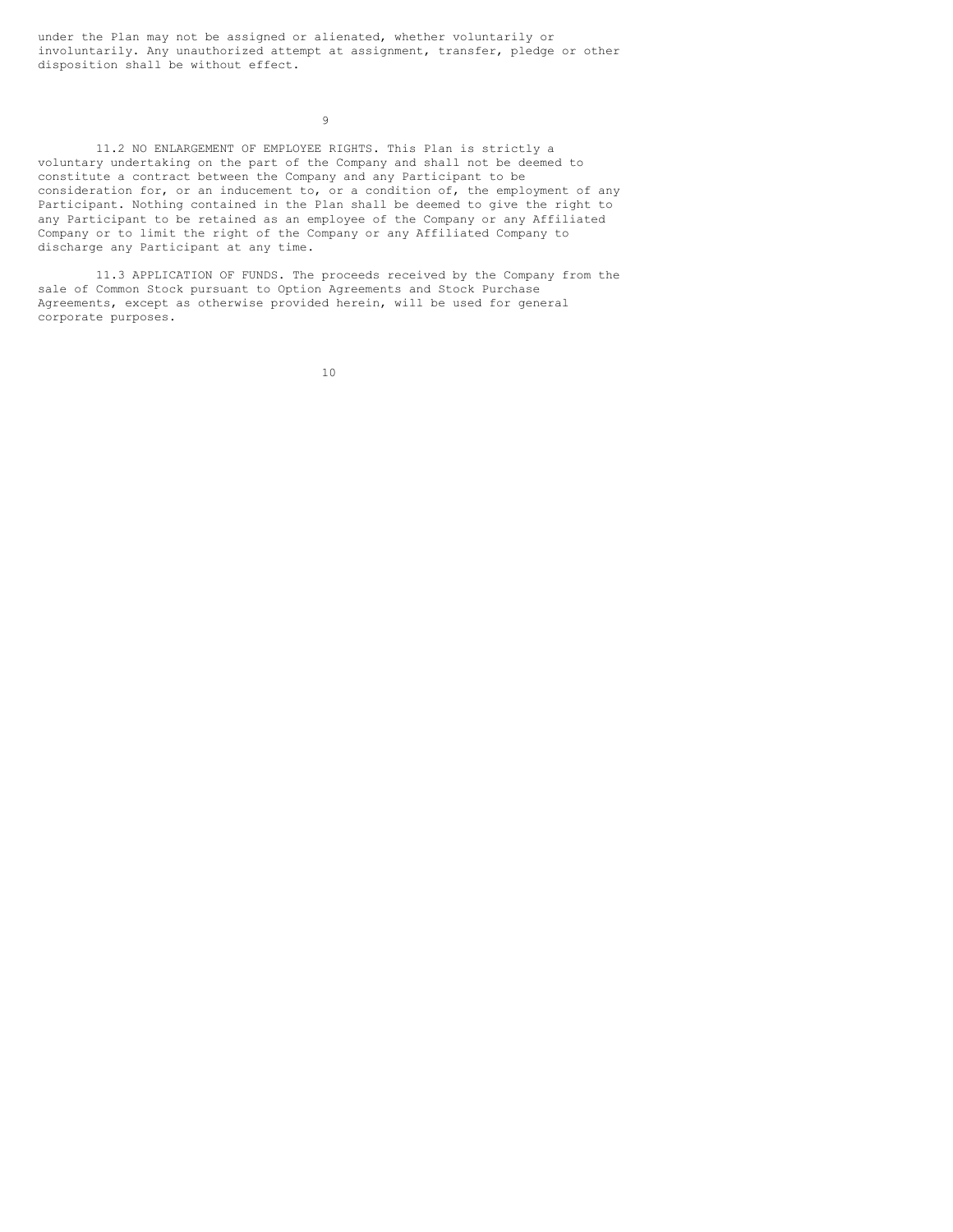## SONUS PHARMACEUTICALS, INC. NONQUALIFIED STOCK OPTION AGREEMENT UNDER THE 1999 STOCK INCENTIVE PLAN

This Stock Option Agreement (the "Agreement") is entered into as of , by and between SONUS PHARMACEUTICALS, INC., a Delaware corporation (the "Company"), and \_\_\_\_\_\_\_\_\_\_\_\_\_\_\_ (the "Optionee") pursuant to the Company's (the "Optionee") pursuant to the Company's 1999 Nonqualified Stock Incentive Plan (the "Plan").

1. GRANT OF OPTION. The Company hereby grants to Optionee an option (the "Option") to purchase all or any portion of a total of \_\_\_\_\_\_\_\_\_\_ shares (the "Shares") of the Common Stock of the Company at a purchase price of

\_ per share (the "Exercise Price"), subject to the terms and conditions set forth herein and the provisions of the Plan. This Option is not intended to qualify as an "incentive stock option" as defined in Section 422 of the Internal Revenue Code of 1986, as amended (the "Code").

2. VESTING OF OPTION. The right to exercise this Option shall vest in installments, and this Option shall be exercisable from time to time in whole or in part as to any vested installment, as follows:

\_\_% of the Shares will vest on \_\_\_\_\_\_\_\_\_. The remaining \_\_% of the Shares will vest monthly over the next \_\_ months beginning on \_\_\_\_\_\_\_\_\_\_\_\_; such that on \_\_\_\_\_\_\_\_ all of the Shares subject to the Option will be fully vested.

No additional Shares shall vest after the date of termination of Optionee's "Continuous Service" (as defined in Section 3 below), but this Option shall continue to be exercisable in accordance with Section 3 hereof with respect to that number of shares that have vested as of the date of termination of Optionee's Continuous Service.

3. TERM OF OPTION. Optionee's right to exercise this Option shall terminate upon the first to occur of the following:

(a) the expiration of ten (10) years from the date of this Agreement;

(b) the expiration of three (3) months from the date of termination of Optionee's Continuous Service if such termination occurs for any reason other than permanent disability or death; provided, however, that if Optionee dies during such three-month period the provisions of Section 3(d) below shall apply;

(c) the expiration of one (1) year from the date of termination of Optionee's Continuous Service if such termination is due to permanent disability of the Optionee (as defined in Section 22(e)(3) of the Code);

(d) the expiration of one (1) year from the date of termination of Optionee's Continuous Service if such termination is due to Optionee's death or if death occurs during the three-month period following termination of Optionee's Continuous Service pursuant to Section 3(b) above; or

(e) upon the consummation of a "Change in Control" (as defined in Section 2.4 of the Plan), unless otherwise provided pursuant to Section 11 below.

As used herein, the term "Continuous Service" means (i) employment by either the Company or any parent or subsidiary corporation of the Company, or by a corporation or a parent or subsidiary of a corporation issuing or assuming a stock option in a transaction to which Section 424(a) of the Code applies, which is uninterrupted except for vacations, illness (except for permanent disability, as defined in Section 22(e)(3) of the Code), or leaves of absence which are approved in writing by the Company or any of such other employer corporations, if applicable, (ii) service as a member of the Board of Directors of the Company until Optionee resigns, is removed from office, or Optionee's term of office expires and he or she is not reelected, or (iii) so long as Optionee is engaged as a consultant or service provider to the Company or other corporation referred to in clause (i) above.

4. EXERCISE OF OPTION. On or after the vesting of any portion of this Option in accordance with Sections 2 or 11 hereof, and until termination of the right to exercise this Option in accordance with Section 3 above, the portion of this Option which has vested may be exercised in whole or in part by the Optionee (or, after his or her death, by the person designated in Section 5 below) upon delivery of the following to the Company at its principal executive offices: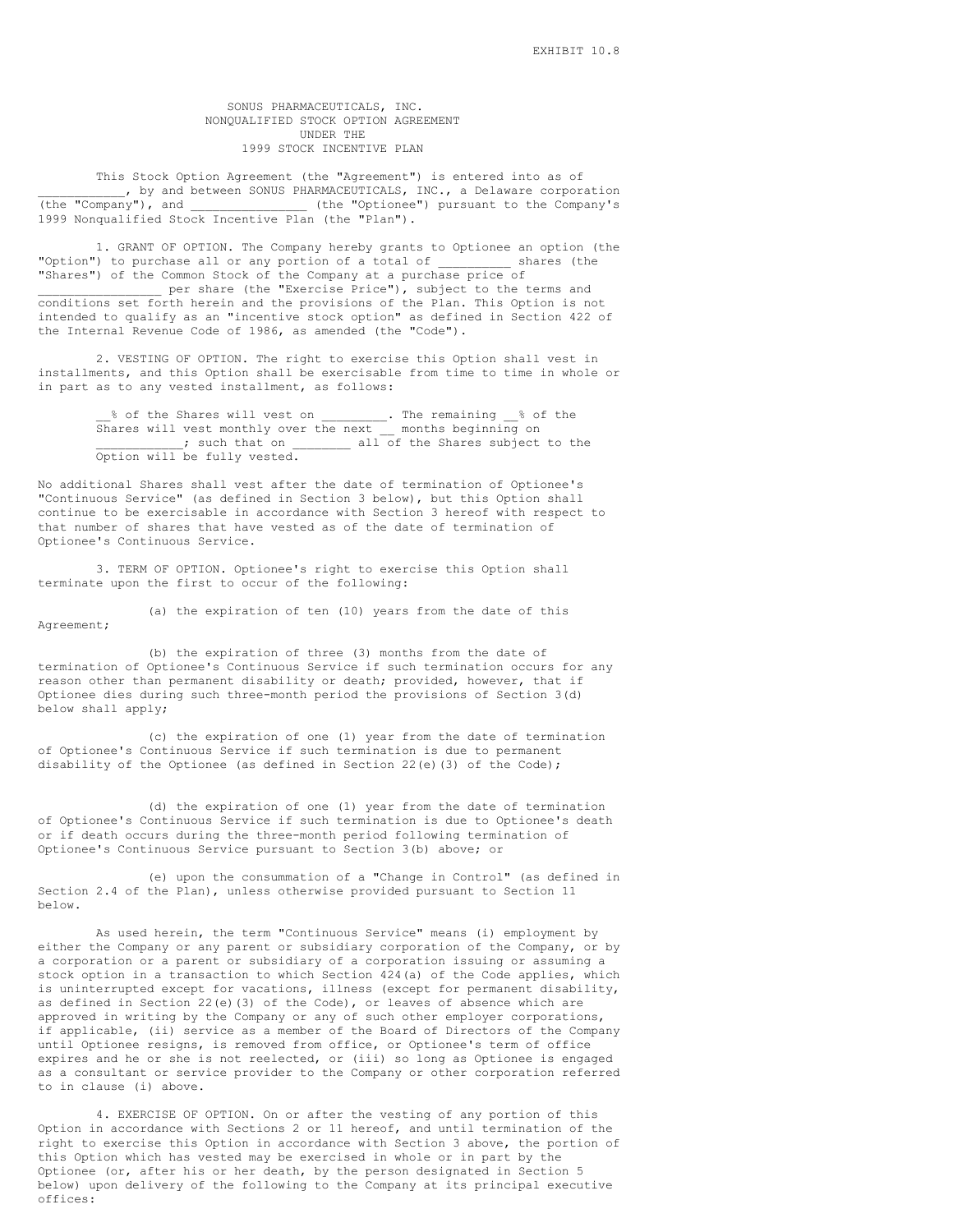(a) a written notice of exercise which identifies this Agreement and states the number of Shares then being purchased (but no fractional Shares may be purchased);

(b) a check or cash in the amount of the Exercise Price (or payment of the Exercise Price in such other form of lawful consideration as the Administrator may approve from time to time under the provisions of Section 5.3 of the Plan);

(c) a check or cash in the amount reasonably requested by the Company to satisfy the Company's withholding obligations under federal, state or other applicable tax laws with respect to the taxable income, if any, recognized by the Optionee in connection with the exercise of this Option (unless the Company and Optionee shall have made other arrangements for deductions or withholding from Optionee's wages, bonus or other compensation payable to Optionee, or by the withholding of Shares issuable upon exercise of this Option or the delivery of Shares owned by the Optionee in accordance with Section 10.1 of the Plan, provided such arrangements satisfy the requirements of applicable tax laws); and

(d) a letter, if requested by the Company, in such form and substance as the Company may require, setting forth the investment intent of the Optionee, or person designated in Section 5 below, as the case may be.

5. DEATH OF OPTIONEE; NO ASSIGNMENT. The rights of Optionee under this Agreement shall not be transferable by an Optionee or a transferee of an Optionee except (i) by will or the laws of descent and distribution; or (ii) with the prior written consent of the Company, which consent may be withheld by the Company in the Company's sole discretion. Any attempt to sell, pledge, assign,

 $\overline{2}$ 

hypothecate, transfer or dispose of this Option in contravention of this Agreement or the Plan shall be void and shall have no effect. If the Optionee's Continuous Service terminates as a result of his or her death, and provided Optionee's rights hereunder shall have vested pursuant to Section 2 hereof, Optionee's legal representative, his or her legatee, or the person who acquired the right to exercise this Option by reason of the death of the Optionee (individually, a "Successor") shall succeed to the Optionee's rights and obligations under this Agreement. After the death of the Optionee, only a Successor may exercise this Option.

6. RECEIPT OF PLAN. Optionee acknowledges receipt of a copy of the Plan and understands that all rights and obligations connected with this Option are set forth in this Agreement and in the Plan.

7. LIMITATION OF COMPANY'S LIABILITY FOR NONISSUANCE. The Company agrees to use its reasonable best efforts to obtain from any applicable regulatory agency such authority or approval as may be required in order to issue and sell the Shares to the Optionee pursuant to this Option. Inability of the Company to obtain, from any such regulatory agency, authority or approval deemed by the Company's counsel to be necessary for the lawful issuance and sale of the Shares hereunder and under the Plan shall relieve the Company of any liability in respect of the nonissuance or sale of such Shares as to which such requisite authority or approval shall not have been obtained.

8. ADJUSTMENTS UPON CHANGES IN CAPITAL STRUCTURE. In the event that the outstanding shares of Common Stock of the Company are hereafter increased or decreased or changed into or exchanged for a different number or kind of shares or other securities of the Company by reason of a recapitalization, stock split, combination of shares, reclassification, stock dividend or other change in the capital structure of the Company, then appropriate adjustment shall be made by the Administrator to the number of Shares subject to the unexercised portion of this Option and to the Exercise Price per share, in order to preserve, as nearly as practical, but not to increase, the benefits of the Optionee under this Option, in accordance with the provisions of Section 4.2 of the Plan.

9. CHANGE IN CONTROL. In the event of a Change in Control (as defined in Section 2.4 of the Plan) of the Company, (i) the vesting of this Option pursuant to Section 2 above shall automatically accelerate immediately prior to the consummation of such Change in Control, and (ii) the Administrator in its discretion may take one or more of the following actions: (A) provide for the purchase or exchange of this Option for an amount of cash or other property having a value equal to the difference, or spread, between (x) the value of the cash or other property that the Optionee would have received pursuant to such Change in Control transaction in exchange for the shares issuable upon exercise of this Option had this Option been exercised immediately prior to such Change in Control transaction and (y) the Exercise Price plus any required withholding taxes, (B) adjust the terms of this Option in a manner determined by the Administrator to reflect the Change in Control, (C) cause this Option to be assumed, or new rights substituted therefor, by another entity, through the continuance of the Plan and the assumption of this Option, or the substitution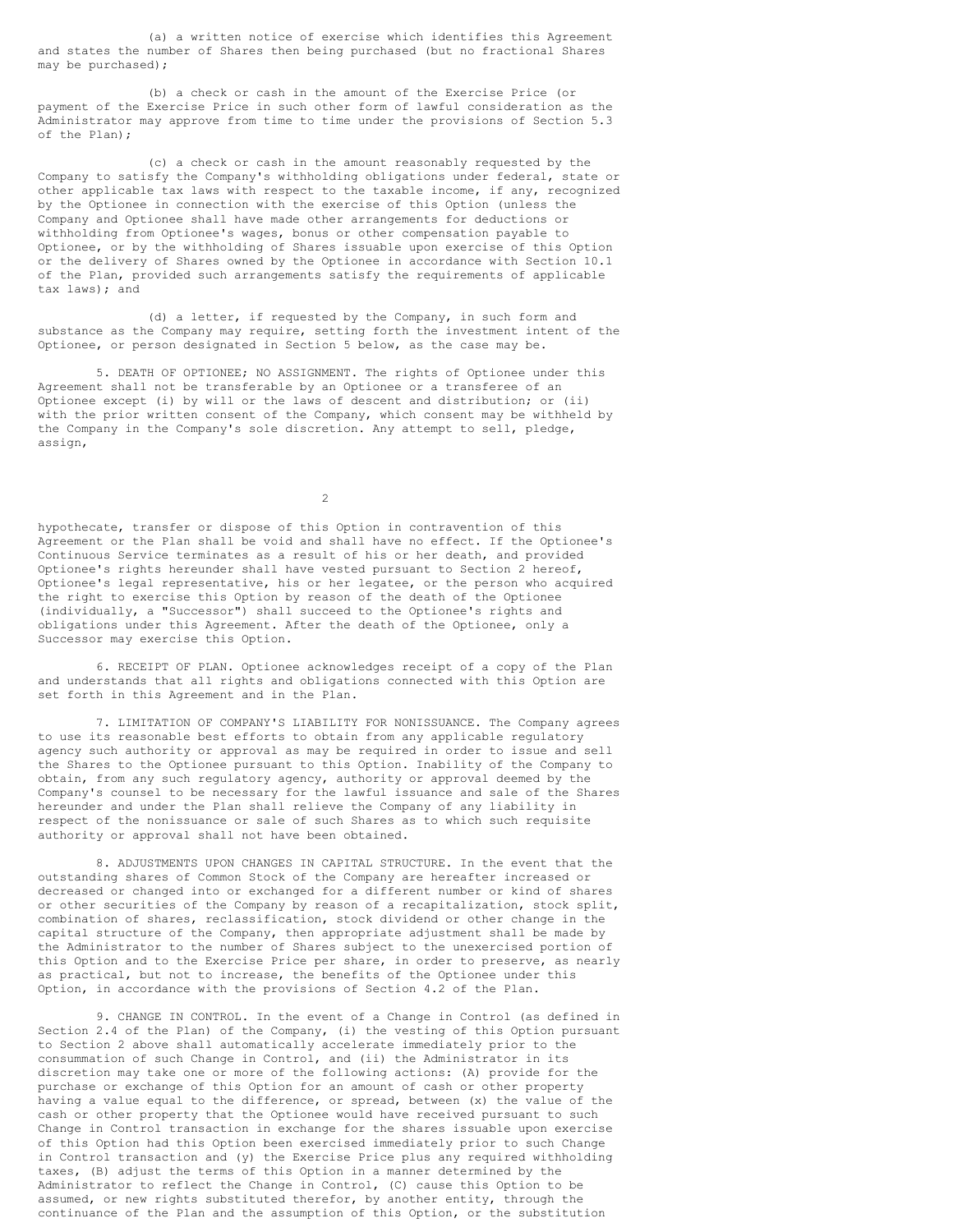for this Option of a new option of comparable value covering shares of a successor corporation, with appropriate adjustments as to the number and kind of shares and Exercise Price, in which event the Plan and this Option, or the new option substituted therefor, shall continue in the manner and under the terms so provided, or (D) make such other provision as the Administrator may consider equitable. If the Administrator does not take any of the forgoing actions, this Option shall terminate upon the consummation of the Change in Control and the Administrator shall cause written notice of the proposed transaction to be given to the

3

Optionee not less than thirty (30) days prior to the anticipated effective date of the proposed transaction.

10. NO EMPLOYMENT CONTRACT CREATED. Neither the granting of this Option nor the exercise hereof shall be construed as granting to the Optionee any right with respect to continuance of employment by the Company or any of its subsidiaries. The right of the Company or any of its subsidiaries to terminate at will the Optionee's employment at any time (whether by dismissal, discharge or otherwise), with or without cause, is specifically reserved.

11. RIGHTS AS STOCKHOLDER. The Optionee (or transferee of this option by bona fide gift, will or the laws of descent and distribution) shall have no rights as a stockholder with respect to any Shares covered by this Option until the date of the issuance of a stock certificate or certificates to him or her for such Shares, notwithstanding the exercise of this Option.

12. "MARKET STAND-OFF" AGREEMENT. Optionee agrees that, if requested by the Company or the managing underwriter of any proposed public offering of the Company's securities, Optionee will not sell or otherwise transfer or dispose of any Shares held by Optionee without the prior written consent of the Company or such underwriter, as the case may be, during such period of time, not to exceed 90 days following the effective date of the registration statement filed by the Company with respect to such offering, as the Company or the underwriter may specify.

13. INTERPRETATION. This Option is granted pursuant to the terms of the Plan, and shall in all respects be interpreted in accordance therewith. The Administrator shall interpret and construe this Option and the Plan, and any action, decision, interpretation or determination made in good faith by the Administrator shall be final and binding on the Company and the Optionee. As used in this Agreement, the term "Administrator" shall refer to the committee of the Board of Directors of the Company appointed to administer the Plan, and if no such committee has been appointed, the term Administrator shall mean the Board of Directors.

14. NOTICES. Any notice, demand or request required or permitted to be given under this Agreement shall be in writing and shall be deemed given when delivered personally or three (3) days after being deposited in the United States mail, as certified or registered mail, with postage prepaid, and addressed, if to the Company, at its principal place of business, Attention: the Chief Financial Officer, and if to the Optionee, at his or her most recent address as shown in the employment or stock records of the Company.

15. GOVERNING LAW. The validity, construction, interpretation, and effect of this Option shall be governed by and determined in accordance with the laws of the State of Washington.

16. SEVERABILITY. Should any provision or portion of this Agreement be held to be unenforceable or invalid for any reason, the remaining provisions and portions of this Agreement shall be unaffected by such holding.

17. COUNTERPARTS. This Agreement may be executed in two or more counterparts, each of which shall be deemed an original and all of which together shall be deemed one instrument.

4

IN WITNESS WHEREOF, the parties hereto have executed this Agreement as of the date first above written.

THE COMPANY:

SONUS PHARMACEUTICALS, INC.

| -     |  |
|-------|--|
| Name: |  |
| ~     |  |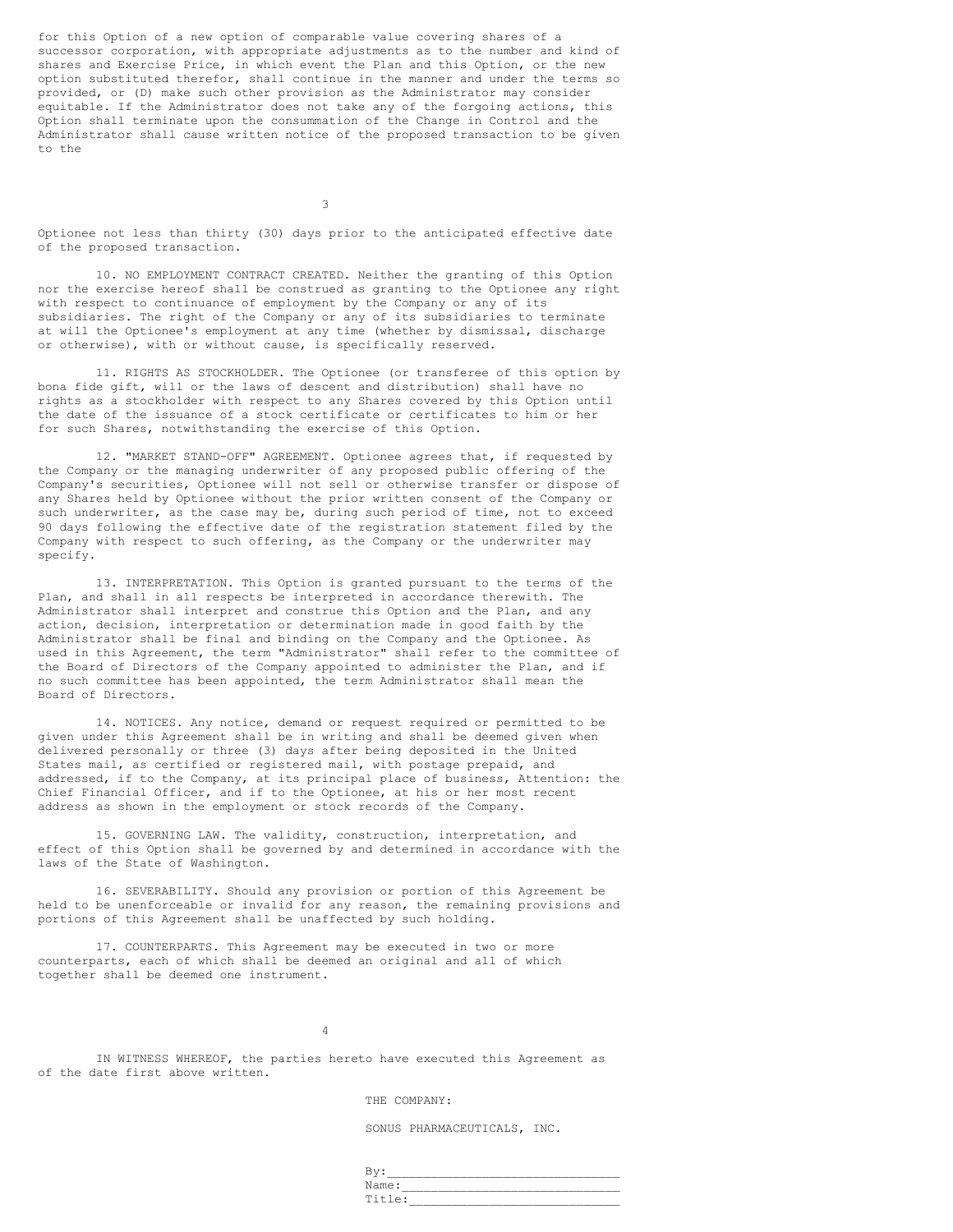PURCHASER:

 $(Tprint Name)$ 

 $5\phantom{.0}$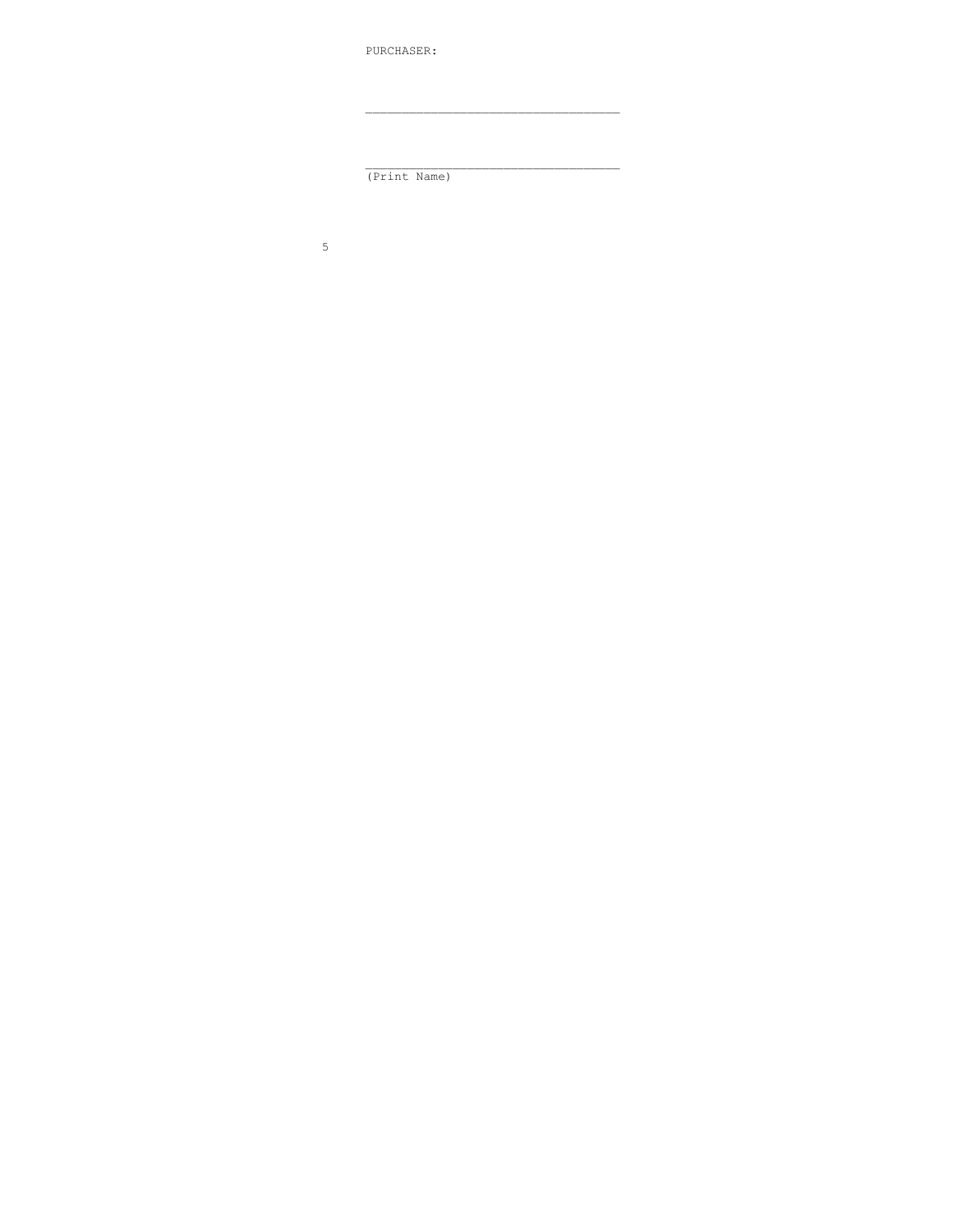## SONUS PHARMACEUTICALS, INC. RESTRICTED STOCK PURCHASE AGREEMENT UNDER 1999 NONQUALIFIED STOCK INCENTIVE PLAN

## THIS RESTRICTED STOCK PURCHASE AGREEMENT (the "Agreement") is entered of \_\_\_\_\_\_\_\_\_\_\_\_\_\_\_\_\_\_ by and between into as of \_\_\_\_\_\_\_\_\_\_\_\_\_\_\_, \_\_\_\_\_\_ by and between \_\_\_\_\_\_\_\_\_\_\_\_\_\_\_\_\_\_\_\_\_\_ (hereinafter referred to as "Purchaser"), and SONUS PHARMACEUTICALS, INC., a Delaware corporation (hereinafter referred to as the "Company"), pursuant to the Company's 1999 Stock Incentive Plan (the "Plan").

#### R E C I T A L S :

A. Purchaser is an employee, director, consultant or other person who provides services to the Company or a parent or subsidiary of the Company, as those terms are defined in Sections 424(e) and 424(f) of the Internal Revenue Code of 1986, as amended (a "Service Provider"), and in connection therewith has rendered services for and on behalf of the Company.

B. The Company desires to issue shares of common stock to Purchaser for the consideration set forth herein to provide an incentive for Purchaser to remain a Service Provider of the Company and to exert added effort towards its growth and success.

NOW, THEREFORE, in consideration of the mutual covenants hereinafter set forth, and for other good and valuable consideration, the parties agree as follows:

1. ISSUANCE OF SHARES. The Company hereby offers to issue to Purchaser an aggregate of \_\_\_\_\_\_\_\_\_\_\_\_\_ (\_\_\_\_\_ ) shares of the Common Stock of the Company (the "Shares") on the terms and conditions herein set forth. Unless this offer is earlier revoked in writing by the Company, Purchaser shall have ten (10) days from the date of the delivery of this Agreement to Purchaser to accept the offer of the Company by executing and delivering to the Company two copies of this Agreement, without condition or reservation of any kind whatsoever, together with the consideration to be delivered by Purchaser pursuant to Section 2 below.

2. CONSIDERATION. The purchase price for the Shares shall be \$ \_\_\_\_ per share, or \$ \_\_\_\_\_\_\_\_ in the aggregate, which shall be paid by the delivery of Purchaser's check payable to the Company.

3. VESTING OF SHARES. The Shares acquired hereunder shall vest and become "Vested Shares" as follows:

On or After: No. of Shares:

Shares which have not yet become vested are herein called "Unvested Shares." No additional Shares shall vest after the date of termination of Purchaser's "Continuous Service" (as defined below). As used herein, the term "Continuous Service" means (i) employment by either the Company or any parent or subsidiary corporation of the Company, which is uninterrupted except for vacations, illness

(except for permanent disability, as defined in Section 22(e)(3) of the Code) or leaves of absence which are approved in writing by the Company or any of such other employer corporations, if applicable, (ii) service as a member of the Board of Directors of the Company, or (iii) so long as Purchaser is engaged as a consultant or service provider to the Company.

4. RECONVEYANCE UPON TERMINATION OF SERVICE.

(a) RECONVEYANCE OPTION. If, at any time prior to  $\qquad \qquad ($ years from the date of issuance of the Shares (the "Grant Date"), Purchaser should cease to be a Service Provider of the Company or a parent or its subsidiaries, for any reason (hereinafter referred to as the "Termination Date"), the Company shall have the option to acquire (hereinafter referred to as the "Reconveyance Option") from Purchaser all or part of the Unvested Shares.

(b) CONSIDERATION FOR RECONVEYANCE OPTION. The Company shall pay Purchaser as consideration for the unvested Shares to be acquired upon exercise of the Reconveyance Option the original purchase price paid by Purchaser.

(c) PROCEDURE FOR EXERCISE OF RECONVEYANCE OPTION. The Company shall have the right to exercise the Reconveyance Option by acquiring all or any part of the Shares subject to the Reconveyance Option by delivery to Purchaser and/or any other person obligated to transfer the Shares written notice of election to purchase the Shares or any portion thereof within sixty (60) days following the Termination Date. Such written notice shall indicate the number of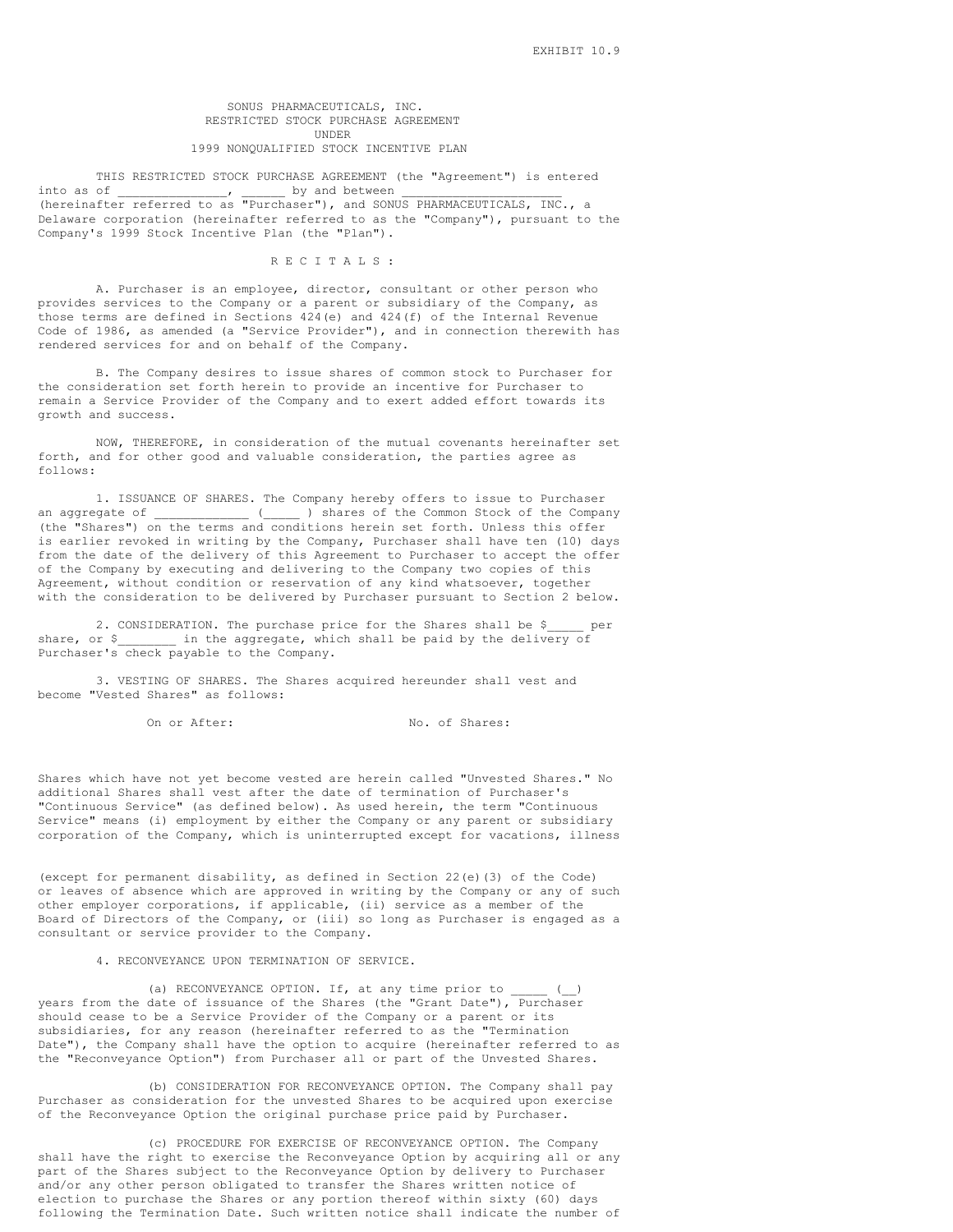Shares to be purchased by the Company. In the event that the Company does not elect to exercise the Reconveyance Option as to all or part of the Shares under the provisions of this Section 4 by written notice to Purchaser within the period specified above, the Reconveyance Option shall expire as to all Shares which the Company has not elected to acquire.

(d) NOTIFICATION AND SETTLEMENT. In the event that the Company has elected to exercise the Reconveyance Option as to part or all of the Shares within the period described above, Purchaser or such other person shall deliver to the Company certificate(s) representing the Shares to be acquired by the Company within thirty (30) days following the date of the notice from the Company. The Company shall deliver to Purchaser against delivery of the Shares, checks of the Company payable to Purchaser and/or any other person obligated to transfer the Shares in the aggregate amount of the purchase price to be paid as set forth in paragraph (b) above.

(e) NONTRANSFERABILITY AND DEPOSIT OF UNVESTED SHARES. Unvested Shares may not be sold, assigned, transferred, pledged or otherwise encumbered or disposed of without the prior written consent of the Company, which consent may be given or withheld in its sole discretion. Purchaser shall deposit with the Company certificates representing the Unvested Shares, together with a duly executed stock assignment separate from certificate in blank, which shall be held by the Secretary of the Company. Purchaser shall be entitled to vote and to receive dividends and distributions on all such deposited Shares.

(f) TERMINATION. The provisions of this Section 4 shall automatically terminate, and the Shares shall not be subject to the Reconveyance Option, immediately prior to the consummation of a Change in Control (as defined in Section 2.4 of the Plan), unless provision is made in writing in connection with such transaction for the continuance or assumption of this

 $-2-$ 

Agreement or the substitution for this Agreement of a new agreement of comparable value covering shares of a successor corporation, with appropriate adjustments as to the number and kind of shares and the purchase price, in which event this Agreement or the new agreement substituted therefor shall continue in the manner and under the terms so provided. If such provision is not made in such transaction, then the Administrator shall cause written notice of the proposed transaction to be given to Purchaser not less than thirty (30) days prior to the anticipated effective date of the proposed transaction, and the Shares, if not already fully vested, shall concurrent with and conditioned upon the effective date of the proposed transaction, be accelerated and become fully vested at such time.

5. ADJUSTMENTS UPON CHANGES IN CAPITAL STRUCTURE. In the event that the outstanding Shares of Common Stock of the Company are hereafter increased or decreased or changed into or exchanged for a different number or kind of shares or other securities of the Company by reason of a recapitalization, stock split, combination of shares, reclassification, stock dividend, or other change in the capital structure of the Company, then Purchaser shall be entitled to new or additional or different shares of stock or securities, in order to preserve, as nearly as practical, but not to increase, the benefits of Purchaser under this Agreement, in accordance with the provisions of Section 4.2 of the Plan. Such new, additional or different shares shall be deemed "Shares" for purposes of this Agreement and subject to all of the terms and conditions hereof.

6. SHARES FREE AND CLEAR. All Shares purchased by the Company pursuant to this Agreement shall be delivered by Purchaser free and clear of all claims, liens and encumbrances of every nature (except the provisions of this Agreement and any conditions concerning the Shares relating to compliance with applicable federal or state securities laws), and the purchaser thereof shall acquire full and complete title and right to all of the shares, free and clear of any claims, liens and encumbrances of every nature (again except for the provisions of this Agreement and such securities laws).

7. LIMITATION OF COMPANY'S LIABILITY FOR NONISSUANCE. The Company agrees to use its reasonable best efforts to obtain from any applicable regulatory agency such authority or approval as may be required in order to issue and sell the Shares to Purchaser pursuant to this Agreement. Inability of the Company to obtain, from any such regulatory agency, authority or approval deemed by the Company's counsel to be necessary for the lawful issuance and sale of the Shares hereunder and under the Plan shall relieve the Company of any liability in respect of the nonissuance or sale of such Shares as to which such requisite authority or approval shall not have been obtained.

8. NOTICES. All notices, requests, consents and other communications hereunder shall be in writing and shall be deemed to have been duly given when personally delivered or three (3) days after being mailed, by United States certified or registered mail, prepaid, to the parties or their assignees at the addresses set forth opposite their signatures below (or such other address as shall be given in writing by either party to the other).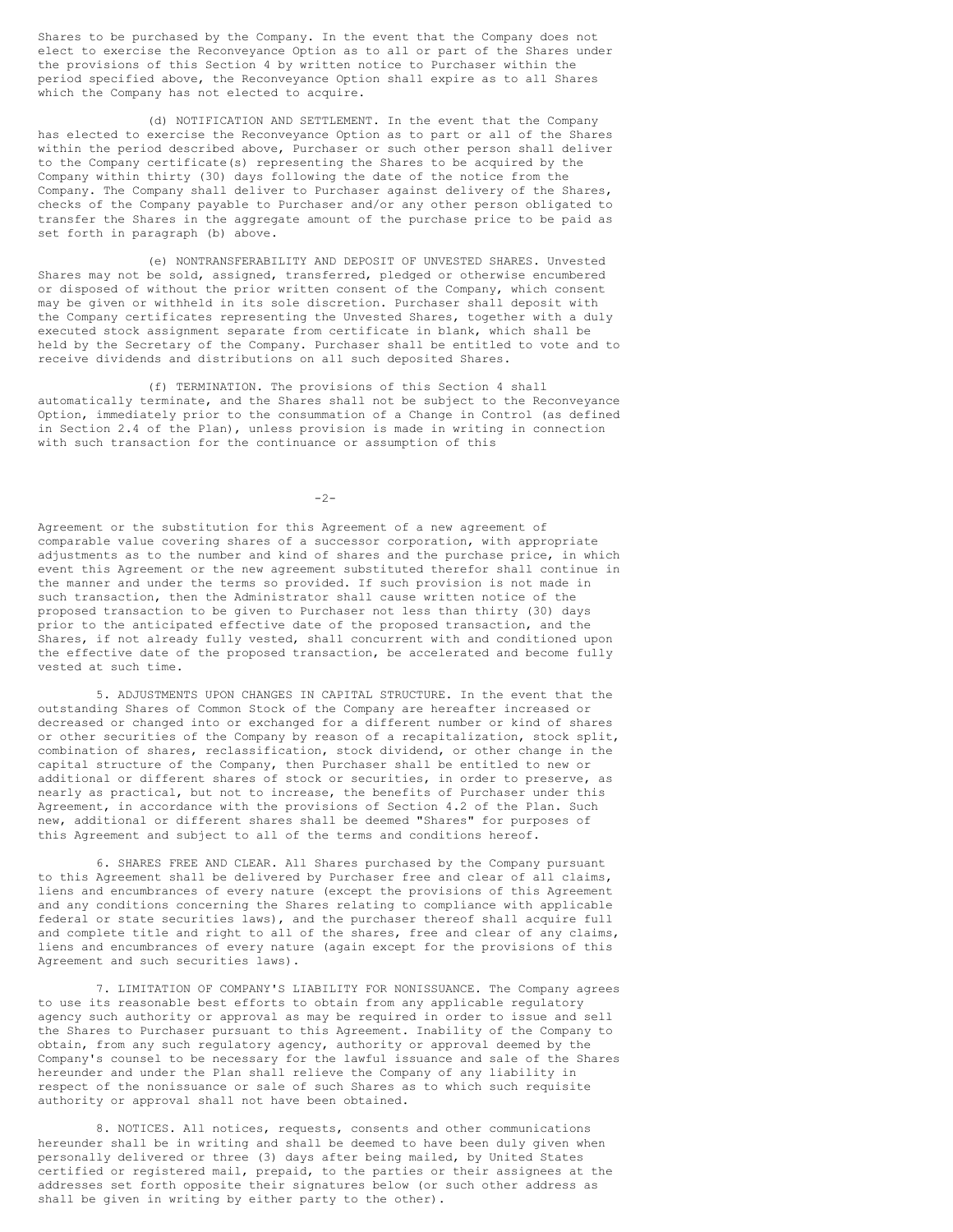9. BINDING OBLIGATIONS. All covenants and agreements herein contained by or on behalf of any of the parties hereto shall bind and inure to the benefit of the parties hereto and their permitted successors and assigns.

10. CAPTIONS AND SECTION HEADINGS. Captions and section headings used herein are for convenience only, and are not part of this Agreement and shall not be used in construing it.

-3-

11. AMENDMENT. This Agreement may not be amended, waived, discharged, or terminated other than by written agreement of the parties.

12. ENTIRE AGREEMENT. This Agreement and the Plan constitute the entire agreement between the parties with respect to the subject matter hereof and supersede all prior or contemporaneous written or oral agreements and understandings of the parties, either express or implied.

13. ASSIGNMENT. No party hereto shall have the right, without the prior written consent of the other party, to sell, assign, mortgage, pledge or otherwise transfer any interest or right created hereby. This Agreement is made solely for the benefit of the parties hereto, and no other person, partnership, association or corporation shall acquire or have any right under or by virtue of this Agreement.

14. SEVERABILITY. Should any provision or portion of this Agreement be held to be unenforceable or invalid for any reason, the remaining provisions and portions of this Agreement shall be unaffected by such holding.

15. COUNTERPARTS. This Agreement may be executed in one or more counterparts, all of which taken together shall constitute one agreement and any party hereto may execute this Agreement by signing any such counterpart. This Agreement shall be binding upon Purchaser and the Company at such time as the Agreement, in counterpart or otherwise, is executed by Purchaser and the Company.

16. APPLICABLE LAW. This Agreement shall be construed under, and enforced in accordance with and governed by the laws of the State of California.

17. NO AGREEMENT TO EMPLOY. Nothing in this Agreement shall affect any right with respect to continuance of employment by the Company or any of its subsidiaries. The right of the Company or any of its subsidiaries to terminate at will the Purchaser's employment at any time (whether by dismissal, discharge or otherwise), with or without cause, is specifically reserved, subject to any other written employment agreement to which the Company and Purchaser may be a party.

18. MARKET STANDOFF AGREEMENT. Purchaser agrees in connection with any registration of the Company's securities that, upon the request of the Company or the underwriters managing any public offering of the Company's securities, Optionee will not sell or otherwise dispose of any Purchased Shares without the prior written consent of the Company or such underwriters, as the case may be, for a period of time (not to exceed 90 days) from the effective date of such registration as the Company or the underwriters may specify.

19. TAX ELECTIONS. Purchaser acknowledges that Purchaser has considered the advisability of all tax elections in connection with the purchase of the Shares hereunder, including the making of an election under Section 83(b) under the Internal Revenue Code of 1986, as amended, and that the Company has no responsibility for the making of any such election.

 $-4-$ 

20. ATTORNEYS' FEES. If any party shall bring an action in law or equity against another to enforce or interpret any of the terms, covenants and provisions of this Agreement, the prevailing party in such action shall be entitled to recover reasonable attorneys' fees and costs.

IN WITNESS WHEREOF, the parties hereto have executed this Agreement as of the date first above written.

THE COMPANY:

SONUS PHARMACEUTICALS, INC.

| Name:  |  |
|--------|--|
| Title: |  |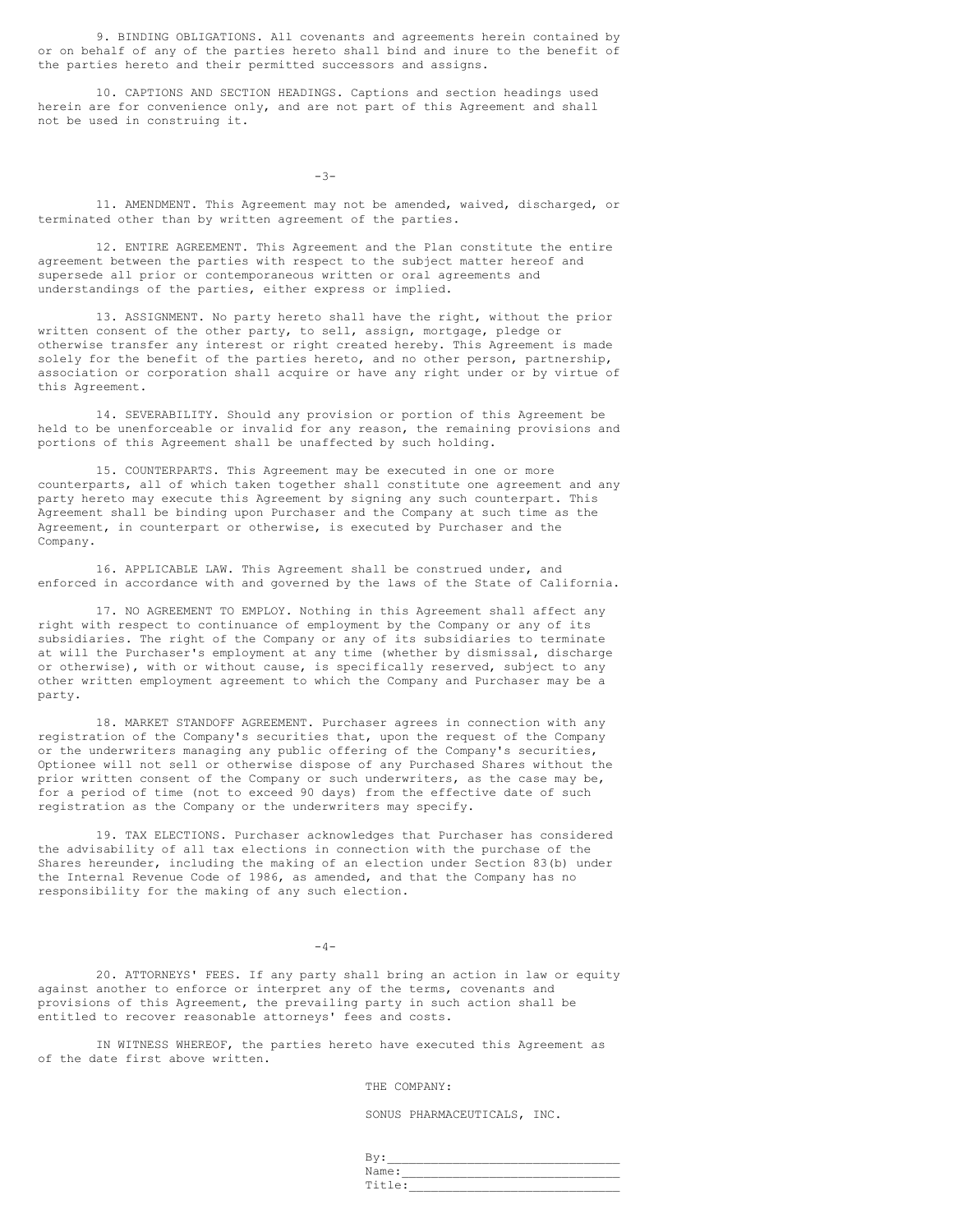PURCHASER:

(Print Name)

\_\_\_\_\_\_\_\_\_\_\_\_\_\_\_\_\_\_\_\_\_\_\_\_\_\_\_\_\_\_\_\_\_\_\_

\_\_\_\_\_\_\_\_\_\_\_\_\_\_\_\_\_\_\_\_\_\_\_\_\_\_\_\_\_\_\_\_\_\_\_

\_\_\_\_\_\_\_\_\_\_\_\_\_\_\_\_\_\_\_\_\_\_\_\_\_\_\_\_\_\_\_\_\_\_\_

-5-

CONSENT AND RATIFICATION OF SPOUSE

The undersigned, the spouse of  $\qquad \qquad$ , a party to the attached Restricted Stock Purchase Agreement (the "Agreement"), dated as of , hereby consents to the execution of said Agreement by such party; and ratifies, approves, confirms and adopts said Agreement, and agrees to be bound by each and every term and condition thereof as if the undersigned had been a signatory to said Agreement, with respect to the Shares (as defined in the Agreement) made the subject of said Agreement in which the undersigned has an interest, including any community property interest therein.

I also acknowledge that I have been advised to obtain independent counsel to represent my interests with respect to this Agreement but that I have declined to do so and I hereby expressly waive my right to such independent counsel.

```
\text{Date:}\quad
```
(Signature)

(Print Name)

-6-